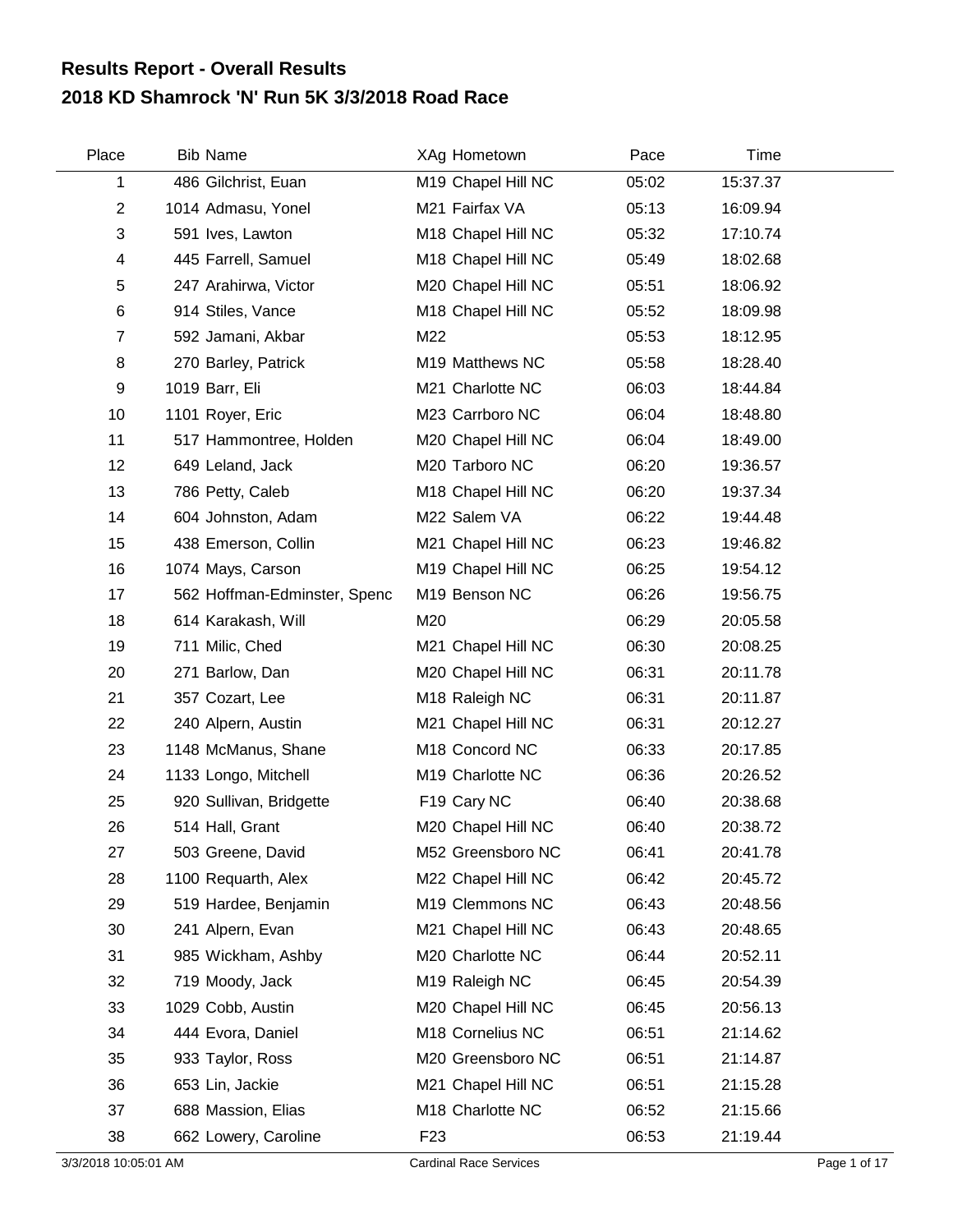| Place | <b>Bib Name</b>              | XAg Hometown         | Pace  | Time     |  |
|-------|------------------------------|----------------------|-------|----------|--|
| 39    | 491 Goldenring, Kate         | F20 Nashville TN     | 06:55 | 21:27.78 |  |
| 40    | 1172 Lilley, Paul            | M23 Atlanta GA       | 06:56 | 21:28.13 |  |
| 41    | 594 Jenkins, Alex            | M18 Mills River NC   | 06:57 | 21:32.19 |  |
| 42    | 1032 Curry, Nathan           | M21 Chapel Hill NC   | 06:57 | 21:32.88 |  |
| 43    | 380 Dawson, Davis            | M19 Chapel Hill NC   | 06:57 | 21:33.34 |  |
| 44    | 579 Hughes, Holleman         | M20 Chapel Hill NC   | 06:57 | 21:33.57 |  |
| 45    | 959 Verwoerdt, Lathan        | M20 Winston-Salem NC | 06:59 | 21:38.02 |  |
| 46    | 494 Goodwill, Russell        | M20 Chapel Hill NC   | 06:59 | 21:38.11 |  |
| 47    | 1147 Blackwell, Mo           | M21 Greenville NC    | 07:02 | 21:48.17 |  |
| 48    | 584 Hurley, Gray             | M19 Fayetteville NC  | 07:03 | 21:49.90 |  |
| 49    | 455 Fountain, Preyer         | M21 Raleigh NC       | 07:03 | 21:51.71 |  |
| 50    | 930 Tang, David              | M21 Carrboro NC      | 07:04 | 21:53.57 |  |
| 51    | 1031 Crocker, Jack           | M20 High Point NC    | 07:04 | 21:55.17 |  |
| 52    | 555 Hiller, Scott            | M20 Charlotte NC     | 07:06 | 21:59.61 |  |
| 53    | 967 Washko, Matt             | M19 Salisbury NC     | 07:06 | 22:00.52 |  |
| 54    | 389 DePasquale, Lucas        | M18 Chapel Hill NC   | 07:06 | 22:00.94 |  |
| 55    | 1105 San Miguel, Jose        | M22 Cary NC          | 07:07 | 22:02.76 |  |
| 56    | 446 Farrow, Dylan            | M22 Chapel Hill NC   | 07:09 | 22:09.34 |  |
| 57    | 311 Bruff, Olivia            | F22 LEXINGTON NC     | 07:12 | 22:20.39 |  |
| 58    | 1109 Simmons, Patrick        | M23 Chapel Hill NC   | 07:16 | 22:30.28 |  |
| 59    | 287 Bigelow, Sarah           | F21 Chapel Hill NC   | 07:16 | 22:30.65 |  |
| 60    | 697 McDuffie, Parker         | M21 greensboro NC    | 07:16 | 22:32.31 |  |
| 61    | 958 Verdi, Emma              | F19 Chapel Hill NC   | 07:16 | 22:33.03 |  |
| 62    | 890 Smart, Philip            | M20 Chapel Hill NC   | 07:19 | 22:41.88 |  |
| 63    | 1043 Fuller, Ryan            | M21 Chapel Hill NC   | 07:19 | 22:42.39 |  |
| 64    | 388 del Charco, Cole         | M22 Hickory NC       | 07:21 | 22:46.37 |  |
| 65    | 1146 Hazel, Spencer          | M21 Greensboro NC    | 07:23 | 22:54.76 |  |
| 66    | 904 Stavrolakis, Christophet | M21 Greensboro NC    | 07:24 | 22:55.25 |  |
| 67    | 331 Carpenter, Smith         | M20 Greensboro NC    | 07:24 | 22:56.99 |  |
| 68    | 650 Lennard, Millie          | F19 charlotte NC     | 07:24 | 22:56.99 |  |
| 69    | 1169 Lilley, Sam             | M21 Chapel Hill NC   | 07:24 | 22:57.24 |  |
| 70    | 902 Stanley, Zachary         | M18 Waxhaw NC        | 07:24 | 22:57.83 |  |
| 71    | 437 Elsea, Richard           | M18 Chapel Hill NC   | 07:28 | 23:10.26 |  |
| 72    | 334 Carroll, Joe             | M57 Greensboro NC    | 07:29 | 23:10.44 |  |
| 73    | 508 Gsell, Christopher       | M21                  | 07:34 | 23:26.44 |  |
| 74    | 461 Fuqua, Martha Stewart    | F23 Atlanta GA       | 07:34 | 23:28.60 |  |
| 75    | 661 Loughran, Joe            | M19 Chapel Hill NC   | 07:35 | 23:30.12 |  |
| 76    | 1181 McCormack, Jordi        | M20 Chapel Hill NC   | 07:35 | 23:31.88 |  |
| 77    | 794 Pinkston, Billy          | M55 Atlanta GA       | 07:36 | 23:32.41 |  |
| 78    | 332 Carr, Brendan            | M18 Chapel Hill NC   | 07:36 | 23:33.53 |  |
| 79    | 954 Van Dyke, Charles        | M18 Raleigh NC       | 07:36 | 23:34.23 |  |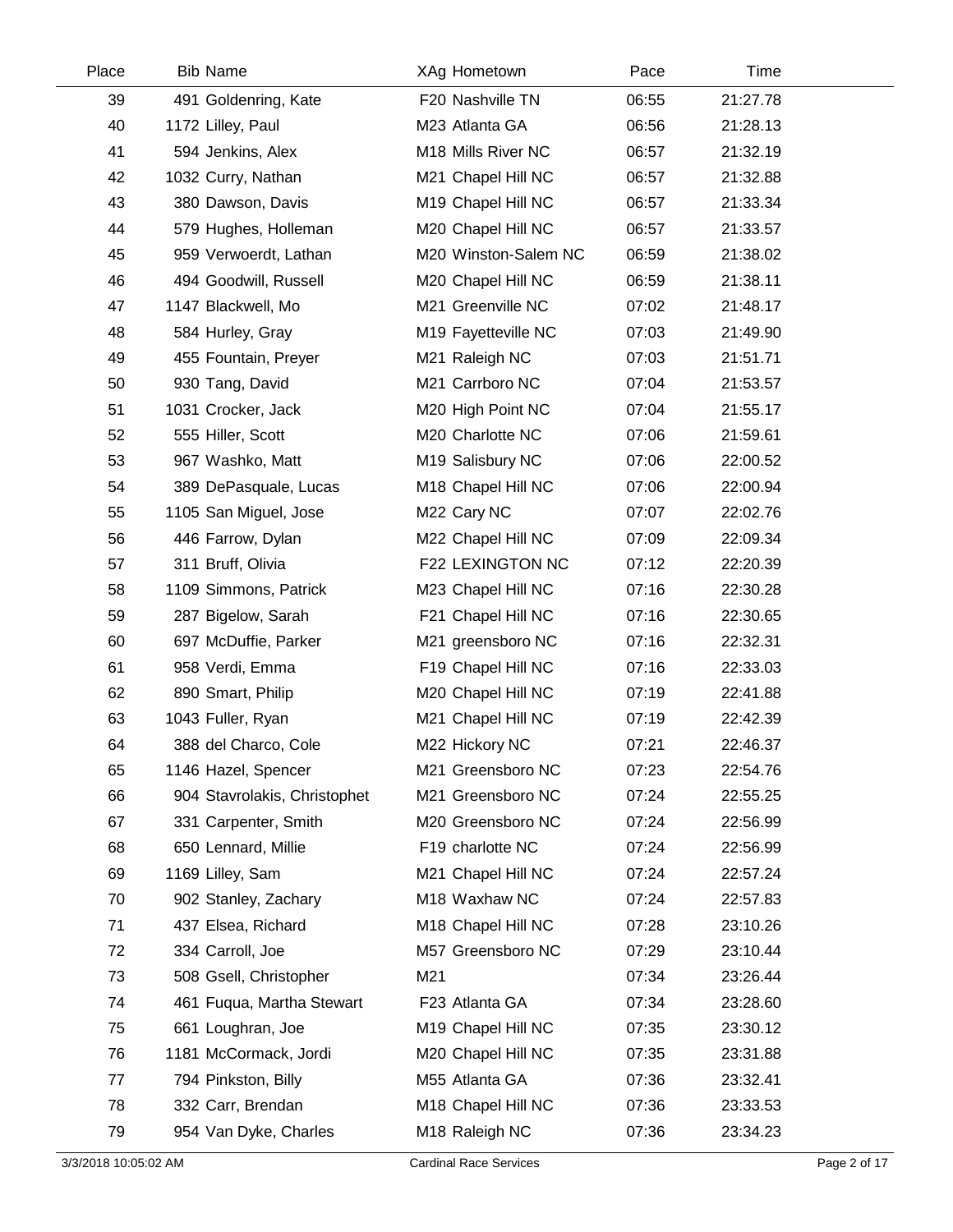| Place | <b>Bib Name</b>       | XAg Hometown            | Pace  | Time     |  |
|-------|-----------------------|-------------------------|-------|----------|--|
| 80    | 1030 Combs, Davis     | M19 Davidson NC         | 07:37 | 23:36.20 |  |
| 81    | 876 Sharer, Cameron   | M18 Greensboro NC       | 07:37 | 23:37.53 |  |
| 82    | 492 Gomez, David      | M20 Chapel Hill NC      | 07:38 | 23:39.48 |  |
| 83    | 561 Hoff, Erica       | F20 Apex NC             | 07:38 | 23:40.65 |  |
| 84    | 1022 Boggis, Thomas   | M19 Greensboro NC       | 07:38 | 23:41.00 |  |
| 85    | 1084 Page, William    | M21 Washington NC       | 07:39 | 23:42.17 |  |
| 86    | 968 Watson, Joshua    | M22 CARY NC             | 07:39 | 23:44.09 |  |
| 87    | 928 Szymczak, Jessica | F19 Chapel Hill NC      | 07:40 | 23:46.32 |  |
| 88    | 1081 Morris, Marshall | M20 Charlotte NC        | 07:42 | 23:51.81 |  |
| 89    | 324 Byrd, Vernon      | M54 Concord NC          | 07:42 | 23:52.45 |  |
| 90    | 439 Engstrom, Ella    | F19 Chapel Hill NC      | 07:43 | 23:55.79 |  |
| 91    | 363 Creech, Thaddeus  | M19 Denver CO           | 07:43 | 23:56.84 |  |
| 92    | 917 Stockton, Katie   | F27 Durham NC           | 07:44 | 23:57.11 |  |
| 93    | 916 Stockton, Kathy   | F55 Winston-Salem NC    | 07:44 | 23:58.30 |  |
| 94    | 542 Hennen, Joey      | M15 greensboro NC       | 07:44 | 23:59.79 |  |
| 95    | 273 Barnett, Travis   | M21 Chapel Hill NC      | 07:45 | 24:01.81 |  |
| 96    | 999 Wombwell, Coleman | M30 Charlotte NC 28209  | 07:46 | 24:04.69 |  |
| 97    | 524 Harrison, Allie   | F28 Charlotte NC 28209  | 07:46 | 24:04.99 |  |
| 98    | 325 Calton, Andrew    | M18 Charlotte NC        | 07:47 | 24:06.25 |  |
| 99    | 436 Ellwanger, West   | M20 Chapel Hill NC      | 07:48 | 24:11.46 |  |
| 100   | 745 Nye, Lana         | F24 Carrboro NC         | 07:48 | 24:11.47 |  |
| 101   | 1050 Hicks, Eric      | M <sub>19</sub> Apex NC | 07:48 | 24:11.50 |  |
| 102   | 261 Balint, Paige     | F21 Chapel Hill NC      | 07:49 | 24:13.37 |  |
| 103   | 343 Cmiel, Denny      | M19 Charlotte NC        | 07:49 | 24:13.90 |  |
| 104   | 477 Garside, Jack     | M18 Raleigh NC          | 07:49 | 24:14.21 |  |
| 105   | 1175 Watson, John     | M <sub>19</sub> CARY NC | 07:49 | 24:14.38 |  |
| 106   | 1156 Young, Zachary   | M20 Apex NC             | 07:49 | 24:14.79 |  |
| 107   | 969 Watson, Mark      | M19 CARY NC             | 07:49 | 24:15.03 |  |
| 108   | 526 Hart, Katherine   | F17 Charlotte NC        | 07:50 | 24:16.75 |  |
| 109   | 746 O'Brien, Katie    | F19 Chapel Hill NC      | 07:50 | 24:18.07 |  |
| 110   | 453 Foreman, Shelby   | F19 Chapel Hill NC      | 07:50 | 24:18.32 |  |
| 111   | 333 Carrier, Nicholas | M21 Chapel Hill NC      | 07:51 | 24:19.29 |  |
| 112   | 987 Wiggins, Benjamin | M22 Chapel Hill NC      | 07:51 | 24:20.14 |  |
| 113   | 721 Morken, Helen     | F20 Chapel Hill NC      | 07:51 | 24:20.62 |  |
| 114   | 1080 Morgan, Anna     | F20 Chapel Hill NC      | 07:51 | 24:20.67 |  |
| 115   | 312 Burch, Taylor     | M19 Chapel Hill NC      | 07:52 | 24:22.17 |  |
| 116   | 1120 Veazey, Pearce   | M22 Greensboro NC       | 07:53 | 24:24.93 |  |
| 117   | 785 Perry, Jackson    | M19 Matthews NC         | 07:53 | 24:24.94 |  |
| 118   | 1003 Wotus, Sarah     | F19 Chapel Hill NC      | 07:53 | 24:25.74 |  |
| 119   | 964 Warren, Charlie   | M19 Matthews NC         | 07:53 | 24:25.87 |  |
| 120   | 315 Burns, Claire     | F22 Chapel Hill NC      | 07:54 | 24:28.94 |  |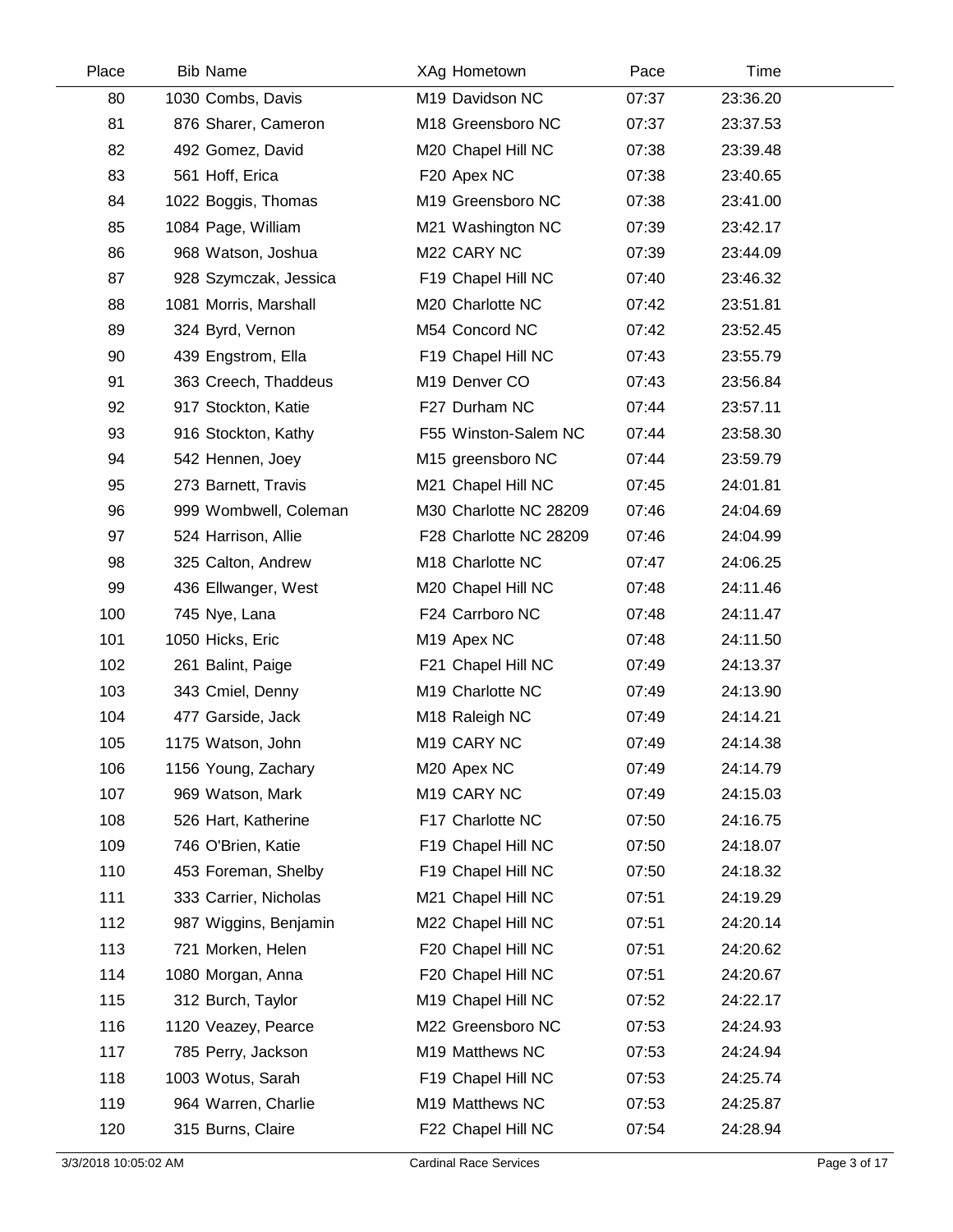| Place | <b>Bib Name</b>           | XAg Hometown            | Pace  | Time     |  |
|-------|---------------------------|-------------------------|-------|----------|--|
| 121   | 972 West, Addison         | M19 Chapel Hill NC      | 07:54 | 24:30.12 |  |
| 122   | 473 Garcia, Yesenia       | F19 Chapel Hill NC      | 07:55 | 24:33.41 |  |
| 123   | 977 White, Carson         | F18 Richmond VA         | 07:56 | 24:35.73 |  |
| 124   | 421 Dull, Richard         | M17 Winston-Salem NC    | 07:56 | 24:36.68 |  |
| 125   | 463 Fussa, Devin          | M20 Chapel Hill NC      | 07:56 | 24:36.98 |  |
| 126   | 1160 Brendle, Harrison    | M28 Chapel Hill NC      | 07:58 | 24:41.96 |  |
| 127   | 1161 Delcharco, John      | M50 Hickory NC          | 07:59 | 24:44.87 |  |
| 128   | 1073 Maynor, Ryne         | M21 Holly Springs NC    | 07:59 | 24:46.32 |  |
| 129   | 723 Moss, Parker          | M21 Cornelius NC        | 08:00 | 24:46.94 |  |
| 130   | 590 Irvin, Ted            | M57 Winston-Salem NC    | 08:00 | 24:48.15 |  |
| 131   | 254 Babb, Taylor          | M18 Chapel Hill NC      | 08:01 | 24:49.95 |  |
| 132   | 1117 Theissen, Benton     | M19 Raleigh NC          | 08:01 | 24:50.99 |  |
| 133   | 1166 Fong, Vanessa        | F21 Chapel Hill NC      | 08:01 | 24:51.20 |  |
| 134   | 619 Kelly, Tyler          | M20 Chapel Hill NC      | 08:02 | 24:53.58 |  |
| 135   | 1015 Alford, Camden       | F19 Chapel Hill NC      | 08:02 | 24:54.29 |  |
| 136   | 1126 Wolf, Helena         | F20 Denver CO           | 08:02 | 24:54.43 |  |
| 137   | 809 Reddy, Rishika        | F19 Chapel Hill NC      | 08:02 | 24:55.02 |  |
| 138   | 293 Bledsoe, Thomas       | M19 Hickory NC          | 08:03 | 24:56.25 |  |
| 139   | 500 Green, Sam            | M23 DURHAM NC           | 08:04 | 25:01.07 |  |
| 140   | 1051 Hoertt, Patrick      | M22 Huntersville NC     | 08:06 | 25:05.79 |  |
| 141   | 1004 Wright, Spencer      | M33 Carrboro NC         | 08:06 | 25:06.76 |  |
| 142   | 800 Pollack, Tyler        | M20 Chapel Hill NC      | 08:06 | 25:07.59 |  |
| 143   | 341 Clegg, Russ           | M53 Greensboro NC       | 08:06 | 25:07.79 |  |
| 144   | 396 Dillon, Anna          | F18 Chapel Hill NC      | 08:06 | 25:08.10 |  |
| 145   | 397 Dillon, Molly         | F18 Chapel Hill NC      | 08:07 | 25:08.32 |  |
| 146   | 339 Clawson, Savannah     | F18 Charlotte NC        | 08:07 | 25:10.91 |  |
| 147   | 634 Krachenfels, Nico     | M22 DURHAM NC           | 08:07 | 25:11.14 |  |
| 148   | 577 Hughes, Brittany      | F20 Chapel Hill NC      | 08:08 | 25:14.21 |  |
| 149   | 1040 Franks, Charlie      | M18                     | 08:09 | 25:15.38 |  |
| 150   | 615 Kayser, Katie         | F19 Asheville NC        | 08:09 | 25:17.42 |  |
| 151   | 1010 Zalaquett, John Paul | M22 Chapel Hill NC      | 08:10 | 25:18.14 |  |
| 152   | 730 Murray, Spencer       | M <sub>19</sub> Apex NC | 08:11 | 25:21.04 |  |
| 153   | 340 Clawson, Tanya        | F49 Charlotte NC        | 08:11 | 25:21.61 |  |
| 154   | 507 Grotheer, Rachel      | F20 Apex NC             | 08:11 | 25:22.79 |  |
| 155   | 744 Noyes, Lawson         | M76 Mebane NC           | 08:11 | 25:22.88 |  |
| 156   | 837 Rose, John            | M15 Charlotte NC        | 08:12 | 25:24.39 |  |
| 157   | 923 Sutton, Luke          | M16 Concord NC          | 08:13 | 25:27.10 |  |
| 158   | 820 Roberson, Hasler      | F19 Wilmington NC       | 08:14 | 25:30.21 |  |
| 159   | 1139 Brown, Dylan         | M18 Tarboro NC          | 08:14 | 25:30.68 |  |
| 160   | 698 McEvoy, Mike          | M20 Chapel Hill NC      | 08:14 | 25:32.82 |  |
| 161   | 1178 Wellen, Catherine    | F21 Chapel Hill NC      | 08:15 | 25:34.28 |  |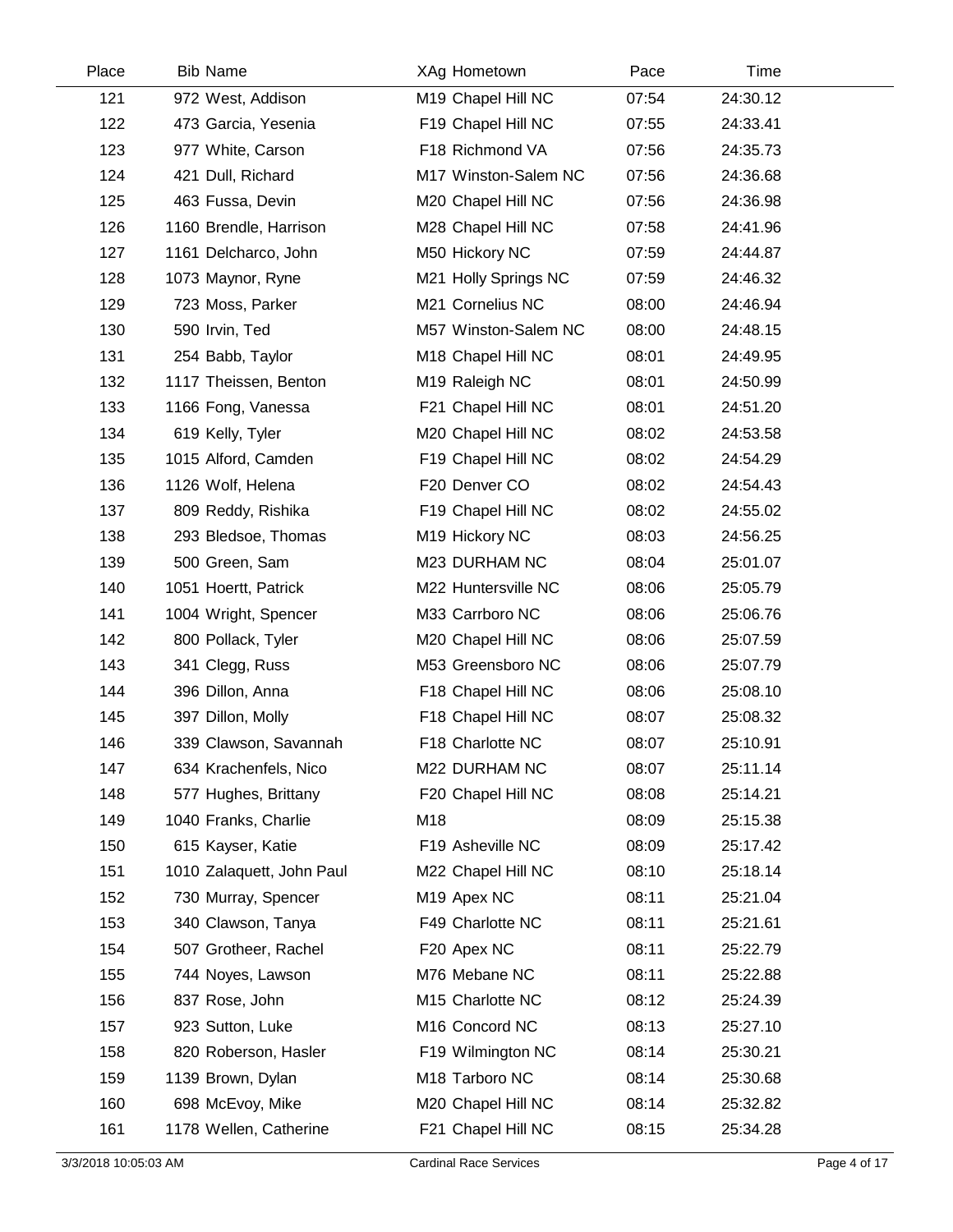| Place | <b>Bib Name</b>           | XAg Hometown       | Pace  | Time     |  |
|-------|---------------------------|--------------------|-------|----------|--|
| 162   | 354 Cook, Carley          | F20 Chapel Hill NC | 08:15 | 25:34.72 |  |
| 163   | 1179 Hunter, Anna         | F43 Chapel Hill NC | 08:15 | 25:34.78 |  |
| 164   | 574 Hu, Ann               | F19 Charlotte NC   | 08:15 | 25:35.04 |  |
| 165   | 1180 Hunter, Molly        | F14 Chapel Hill NC | 08:15 | 25:35.49 |  |
| 166   | 355 Cook, Richard         | M51                | 08:15 | 25:35.83 |  |
| 167   | 869 Sedberry, Trey        | M20 High Point NC  | 08:16 | 25:38.18 |  |
| 168   | 851 Saad, Amena           | F20 Durham NC      | 08:17 | 25:39.76 |  |
| 169   | 245 Antonello, Chris      | M22 Chapel Hill NC | 08:17 | 25:39.88 |  |
| 170   | 553 High, Jack            | M19 Durham NC      | 08:18 | 25:43.46 |  |
| 171   | 1116 Taylor, Ashlee       | F20 Chapel Hill NC | 08:18 | 25:44.91 |  |
| 172   | 1107 Shenker-Taurus, Nina | F21 Chapel Hill NC | 08:18 | 25:45.25 |  |
| 173   | 364 Creech, Tyson         | M20 Kinston NC     | 08:19 | 25:46.00 |  |
| 174   | 1027 Churchill, Ally      | F18 Greensboro NC  | 08:19 | 25:46.53 |  |
| 175   | 647 LeBlanc, Joey         | M21 Chapel Hill NC | 08:19 | 25:48.08 |  |
| 176   | 931 Tate, Anne            | F19 Chapel Hill NC | 08:21 | 25:51.63 |  |
| 177   | 1108 Shirinian, Ari       | M21 Chapel Hill NC | 08:21 | 25:52.74 |  |
| 178   | 546 Herfurth, Jessica     | F22 Chapel Hill NC | 08:22 | 25:55.31 |  |
| 179   | 1066 Logan, Andy          | M22 Chapel Hill NC | 08:23 | 25:58.07 |  |
| 180   | 726 Murphy, Claire        | F18 Chapel Hill NC | 08:23 | 25:59.62 |  |
| 181   | 727 Murphy, Connor        | M21 Chapel Hill NC | 08:23 | 25:59.74 |  |
| 182   | 806 Puranam, Kaushik      | M21 Chapel Hill NC | 08:25 | 26:06.90 |  |
| 183   | 783 Perdomo, Juan         | M26 Raleigh NC     | 08:26 | 26:07.58 |  |
| 184   | 379 Dawson, Ava           | F19 Winterville NC | 08:26 | 26:08.78 |  |
| 185   | 1064 Liles, Anna          | F20 Chapel Hill NC | 08:27 | 26:11.05 |  |
| 186   | 406 Drees, Luke           | M16 Charlotte NC   | 08:27 | 26:11.06 |  |
| 187   | 1047 Grover, Kurren       | M21 Waxhaw NC      | 08:27 | 26:11.70 |  |
| 188   | 400 Doyle, Libby          | F21 Chapel Hill NC | 08:28 | 26:13.29 |  |
| 189   | 1068 Marshall, William    | M22 Chapel Hill NC | 08:28 | 26:13.78 |  |
| 190   | 618 Kelly, Julia          | F19 Chapel Hill NC | 08:28 | 26:15.92 |  |
| 191   | 1132 Ramsey, Megan        | F18 Weaverville NC | 08:29 | 26:17.80 |  |
| 192   | 1145 Hazel, Parker        | M17 Greensboro NC  | 08:29 | 26:19.05 |  |
| 193   | 795 Pinkston, Grant       | M17 Atlanta GA     | 08:30 | 26:19.76 |  |
| 194   | 323 Byrd, Karen           | F52 Concord NC     | 08:30 | 26:20.36 |  |
| 195   | 756 Orr, Patton           | M20 Chapel Hill NC | 08:30 | 26:20.69 |  |
| 196   | 1136 Leland, William      | M55 Tarboro NC     | 08:30 | 26:21.33 |  |
| 197   | 564 Hofmann, Anna         | F18 DURHAM NC      | 08:30 | 26:21.66 |  |
| 198   | 1124 White, Samuel        | M19 Chapel Hill NC | 08:30 | 26:22.19 |  |
| 199   | 685 Martin, Kelly-Anne    | F23 Chapel Hill NC | 08:30 | 26:22.19 |  |
| 200   | 607 Jones, Rhane          | M19 Phoenix MD     | 08:31 | 26:25.47 |  |
| 201   | 990 Williams, Christian   | M19 Nashville TN   | 08:32 | 26:26.71 |  |
| 202   | 944 Thropp, Peter         | M19 Monkton MD     | 08:32 | 26:27.46 |  |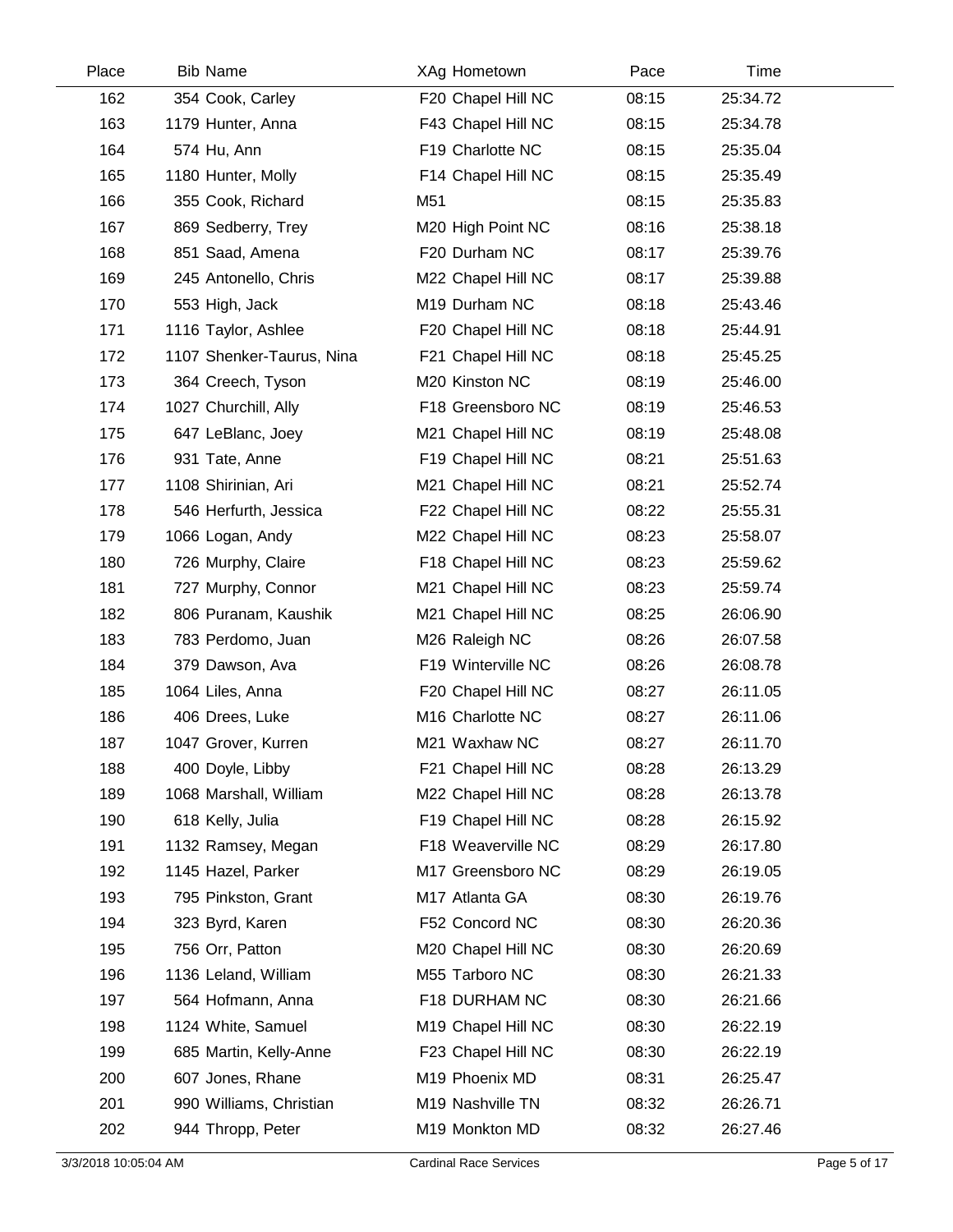| Place | <b>Bib Name</b>           | XAg Hometown         | Pace  | Time     |  |
|-------|---------------------------|----------------------|-------|----------|--|
| 203   | 966 Washburn, Lilly       | F19 Chapel Hill NC   | 08:33 | 26:28.96 |  |
| 204   | 292 Blazek-Guinan, Jordan | M20 Chapel Hill NC   | 08:33 | 26:30.56 |  |
| 205   | 731 Nabatoff, Sebastian   | M21 Chapel Hill NC   | 08:34 | 26:33.01 |  |
| 206   | 788 Phares, Anna          | F21 Richmond VA      | 08:34 | 26:33.60 |  |
| 207   | 791 Phares, Jonathan      | M16 Richmond VA      | 08:35 | 26:35.13 |  |
| 208   | 617 kelly, caroline       | F22 Chapel Hill NC   | 08:35 | 26:37.86 |  |
| 209   | 344 Coats, Amanda         | F23 Rocky Mount NC   | 08:37 | 26:41.64 |  |
| 210   | 1069 Mason, Caitlin       | F18 Raleigh NC       | 08:37 | 26:42.02 |  |
| 211   | 1164 Mead, Tessa          | F10 Chapel Hill NC   | 08:37 | 26:43.35 |  |
| 212   | 249 Atchison, Gregory     | M62 Chapel Hill NC   | 08:37 | 26:44.23 |  |
| 213   | 281 BEATTY, GREGORY       | M42 Chapel Hill NC   | 08:38 | 26:45.43 |  |
| 214   | 329 Carmody, Karen        | F47 DURHAM NC        | 08:38 | 26:45.78 |  |
| 215   | 278 Bautista, Denice      | F21 Chapel Hill NC   | 08:39 | 26:49.21 |  |
| 216   | 502 Greene, Carter        | M23 Greensboro NC    | 08:39 | 26:50.42 |  |
| 217   | 567 Holland, Steve        | M56 Greensboro NC    | 08:41 | 26:53.71 |  |
| 218   | 937 Terry, Christopher    | M29 Durham NC        | 08:41 | 26:53.93 |  |
| 219   | 700 McIntosh, Shawna      | F20 Lumberton NC     | 08:42 | 26:56.90 |  |
| 220   | 1061 Lapham, Michael      | M21 Frederick MD     | 08:42 | 26:58.64 |  |
| 221   | 318 Burrus, Chris         | M22 Chapel Hill NC   | 08:43 | 27:02.08 |  |
| 222   | 867 Scully, Cary          | F53 greensboro NC    | 08:43 | 27:02.50 |  |
| 223   | 352 Conheeney, Johnny     | M21 Chapel Hill NC   | 08:44 | 27:02.90 |  |
| 224   | 262 Ball, Catie           | F21 Denver CO        | 08:44 | 27:02.94 |  |
| 225   | 1165 Mead, Nicole         | F50 Chapel Hill NC   | 08:44 | 27:03.66 |  |
| 226   | 784 Perdomo, Juanita      | F22 Chapel Hill NC   | 08:44 | 27:04.00 |  |
| 227   | 484 Gibson, Pierce        | M22 Charlotte NC     | 08:44 | 27:04.95 |  |
| 228   | 496 Grad, Katie           | F23 Charlotte NC     | 08:46 | 27:10.64 |  |
| 229   | 498 Gray, Joshua          | M22 Raleigh NC       | 08:47 | 27:13.77 |  |
| 230   | 322 Buzzard, Katie        | F22 Chapel Hill NC   | 08:47 | 27:14.57 |  |
| 231   | 945 Tidwell, Tess         | F21 Chapel Hill NC   | 08:47 | 27:14.68 |  |
| 232   | 1044 Garrett, Caroline    | F22 Chapel Hill NC   | 08:48 | 27:15.82 |  |
| 233   | 1058 Janeczko, Joe        | M22 Marietta GA      | 08:49 | 27:19.40 |  |
| 234   | 1025 Call, Madison        | F22 Raleigh NC       | 08:49 | 27:19.45 |  |
| 235   | 616 Kelly, Beth           | F53 Houston TX 77079 | 08:49 | 27:20.75 |  |
| 236   | 468 Galloway, Kethan      | M19 Chapel Hill NC   | 08:51 | 27:24.98 |  |
| 237   | 452 Fleming, Adalyn       | F18 Hillsborough NC  | 08:51 | 27:26.33 |  |
| 238   | 382 Dawson, Kelsey        | F22 Raleigh NC       | 08:51 | 27:26.39 |  |
| 239   | 1140 Keating, Elizabeth   | F61 charlotte NC     | 08:52 | 27:28.57 |  |
| 240   | 670 Mahn, Lindsey         | F19 Chapel Hill NC   | 08:52 | 27:29.38 |  |
| 241   | 557 Hoard, Lake           | F <sub>18</sub>      | 08:52 | 27:29.63 |  |
| 242   | 525 Hart, Dan             | M50 Charlotte NC     | 08:53 | 27:32.27 |  |
| 243   | 790 Phares, Jon           | M54 Richmond VA      | 08:53 | 27:32.33 |  |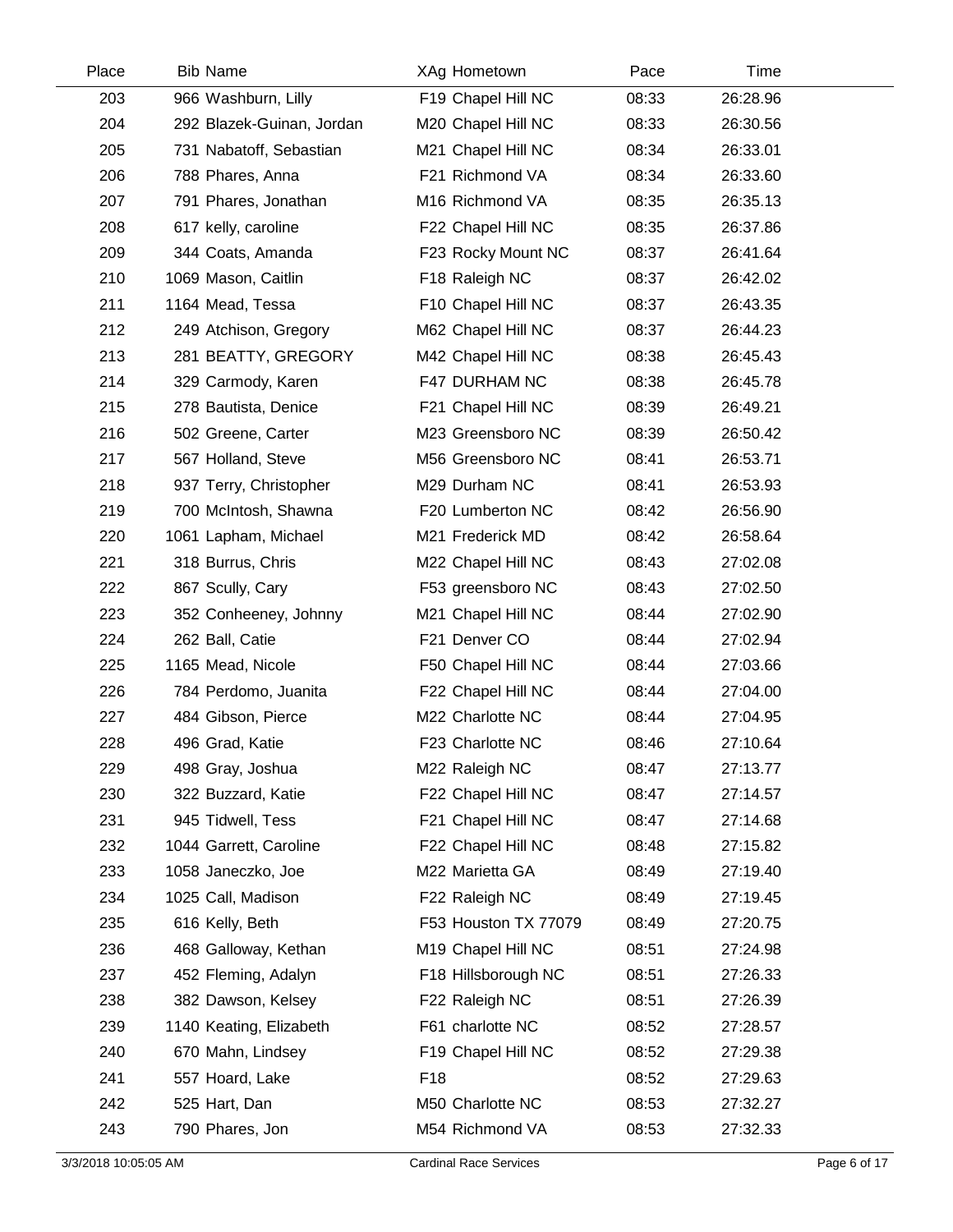| Place | <b>Bib Name</b>        | XAg Hometown            | Pace  | Time     |  |
|-------|------------------------|-------------------------|-------|----------|--|
| 244   | 862 Schoeffler, Emily  | F19 Chapel Hill NC      | 08:53 | 27:33.72 |  |
| 245   | 399 Doolen, Sarah      | F22 Chapel Hill NC      | 08:54 | 27:34.51 |  |
| 246   | 1048 Harrison, Brenna  | F18 Holly Springs NC    | 08:55 | 27:37.63 |  |
| 247   | 1077 McGrew, Grant     | M <sub>19</sub> Apex NC | 08:55 | 27:37.90 |  |
| 248   | 623 Kim, Isaiah        | M21 Chapel Hill NC      | 08:55 | 27:39.34 |  |
| 249   | 834 Rollins, Judd      | M20 Winston-Salem NC    | 08:56 | 27:42.41 |  |
| 250   | 369 Dandurand, Brooke  | F21 Chapel Hill NC      | 08:57 | 27:43.40 |  |
| 251   | 922 Sutton, Cameron    | M19 Concord NC          | 08:57 | 27:44.85 |  |
| 252   | 1006 Yarborough, Casey | F19 Asheville NC        | 08:57 | 27:45.74 |  |
| 253   | 874 Shah, Rohun        | M20 Chapel Hill NC      | 08:57 | 27:46.11 |  |
| 254   | 803 Premo, Seth        | M22 DURHAM NC           | 08:58 | 27:46.76 |  |
| 255   | 819 Rieker, Madeline   | F19 Raleigh NC          | 08:58 | 27:47.54 |  |
| 256   | 747 O'Brien, Mary      | F19 Chapel Hill NC      | 08:58 | 27:47.91 |  |
| 257   | 305 Brogden, Elizabeth | F19 Chapel Hill NC      | 08:58 | 27:48.58 |  |
| 258   | 1122 Weil, Kathryn     | F19 Raleigh NC          | 08:59 | 27:50.79 |  |
| 259   | 949 Trumbull, Isabel   | F21 Chicago IL          | 08:59 | 27:51.85 |  |
| 260   | 464 Fussell, Kevin     | M20 Chapel Hill NC      | 09:00 | 27:52.80 |  |
| 261   | 717 Modlin, Sarah      | F20 Chapel Hill NC      | 09:00 | 27:53.85 |  |
| 262   | 310 Brown, Reid        | M19 Chapel Hill NC      | 09:01 | 27:55.85 |  |
| 263   | 515 Hall, Mary Drue    | F <sub>18</sub>         | 09:01 | 27:56.35 |  |
| 264   | 326 Campbell, Ben      | M21 Chapel Hill NC      | 09:04 | 28:05.43 |  |
| 265   | 810 Redmon, Mallory    | F19 Chapel Hill NC      | 09:04 | 28:07.67 |  |
| 266   | 836 Rose, Benjamin     | M13 Charlotte NC        | 09:05 | 28:10.66 |  |
| 267   | 1177 King, Owen        | M20                     | 09:07 | 28:15.10 |  |
| 268   | 375 Davis, Dillon      | F20 winston-salem NC    | 09:07 | 28:15.15 |  |
| 269   | 236 Albertson, Liz     | F52 winston-salem NC    | 09:08 | 28:17.31 |  |
| 270   | 974 Westcott, Carl     | M55 Winston-Salem NC    | 09:08 | 28:17.49 |  |
| 271   | 975 Westcott, Marlena  | F54 Winston-Salem NC    | 09:08 | 28:19.03 |  |
| 272   | 356 Cornell, Josh      | M21 Chapel Hill NC      | 09:09 | 28:20.72 |  |
| 273   | 299 Braxton, Lindsey   | F19 Chapel Hill NC      | 09:10 | 28:24.45 |  |
| 274   | 435 Ellis, Nicholas    | M58 Cary NC             | 09:13 | 28:33.15 |  |
| 275   | 566 Holland, Leslie    | F56 Greensboro NC       | 09:13 | 28:35.44 |  |
| 276   | 565 Holland, Cammie    | F19 Greensboro NC       | 09:14 | 28:36.48 |  |
| 277   | 689 Mast, Anabel       | F18 Atlanta GA          | 09:14 | 28:36.67 |  |
| 278   | 892 Smith, Breana      | F21 Denton NC           | 09:14 | 28:36.79 |  |
| 279   | 725 Murlless, Megan    | F19 Charlotte NC        | 09:14 | 28:37.20 |  |
| 280   | 409 Dreyer, Karly      | F19 Clayton NC          | 09:14 | 28:37.84 |  |
| 281   | 321 Buttitta, Michael  | M18                     | 09:15 | 28:40.59 |  |
| 282   | 802 Popperwill, Jacob  | M21 Chapel Hill NC      | 09:15 | 28:41.59 |  |
| 283   | 941 Thall, Samantha    | F19 Chapel Hill NC      | 09:15 | 28:41.82 |  |
| 284   | 722 Moseley, Reeves    | M19 Chapel Hill NC      | 09:16 | 28:42.99 |  |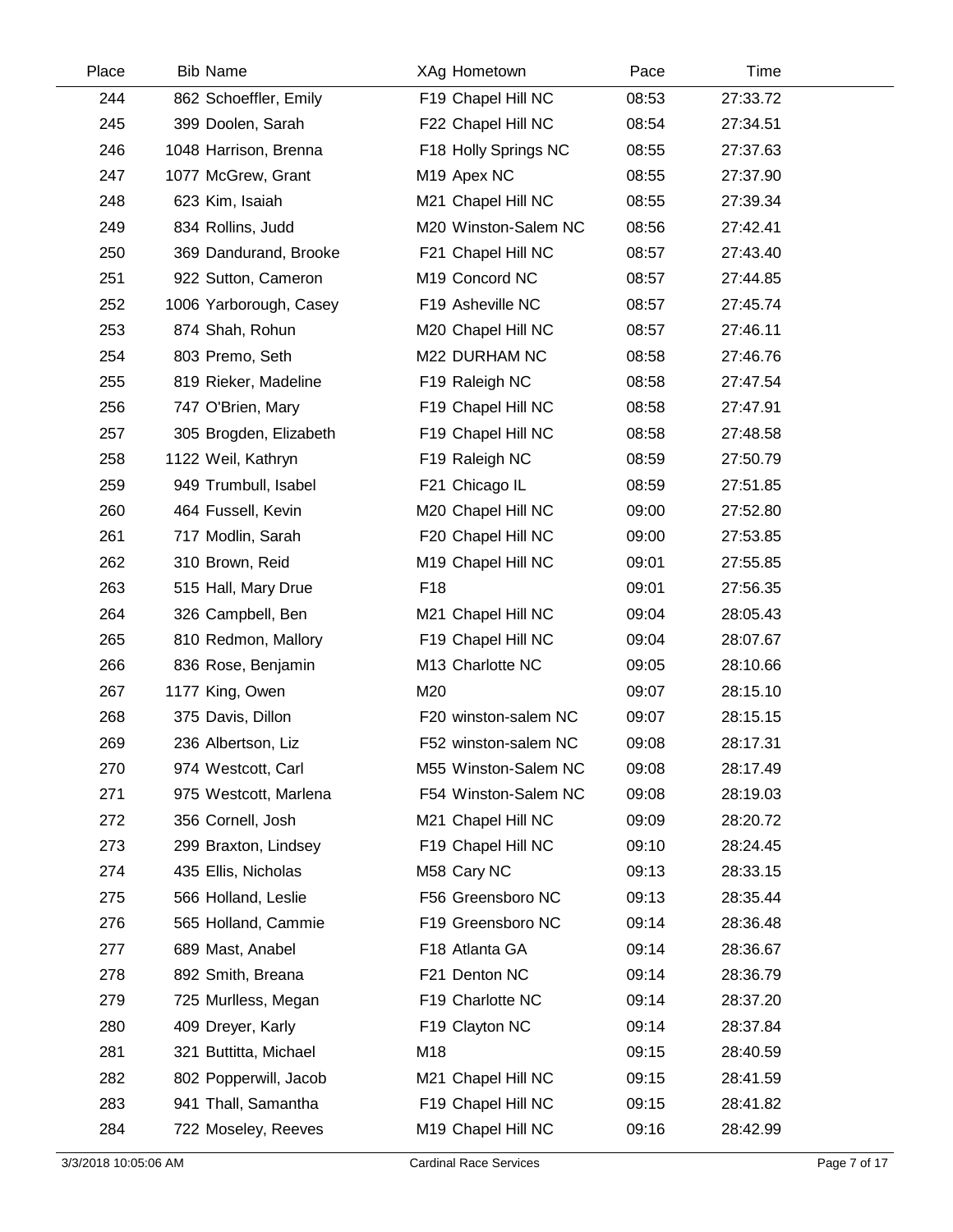| Place | <b>Bib Name</b>             | XAg Hometown           | Pace  | Time     |  |
|-------|-----------------------------|------------------------|-------|----------|--|
| 285   | 1103 Sackstein, Jacob       | M18                    | 09:16 | 28:43.44 |  |
| 286   | 761 Paille, Helen           | F30 Hoboken NJ         | 09:17 | 28:45.37 |  |
| 287   | 449 Findley, Abby           | F21 Chapel Hill NC     | 09:18 | 28:48.42 |  |
| 288   | 470 Ganem, John             | M25 Greensboro NC      | 09:18 | 28:49.26 |  |
| 289   | 296 Bonatz, Maggie          | F20 Chapel Hill NC     | 09:18 | 28:49.98 |  |
| 290   | 600 Johnson, Cole           | M20                    | 09:18 | 28:50.30 |  |
| 291   | 309 Browder, Jackson        | M21 Chapel Hill NC     | 09:18 | 28:50.30 |  |
| 292   | 587 Inglis, Melissa         | F54 Cary NC            | 09:18 | 28:51.33 |  |
| 293   | 970 Watson, Stephens        | F24 Chapel Hill NC     | 09:19 | 28:51.71 |  |
| 294   | 238 Allen, George           | M56 Raleigh NC         | 09:19 | 28:51.71 |  |
| 295   | 457 Franklin, Jen           | F41 Apex NC            | 09:20 | 28:55.94 |  |
| 296   | 302 Britt, Savannah         | F21 Wilmington NC      | 09:22 | 29:02.04 |  |
| 297   | 1046 Grant, Jimmy           | M21 Frederick MD       | 09:22 | 29:02.24 |  |
| 298   | 505 Greene, Nick            | M20 Chapel Hill NC     | 09:22 | 29:02.81 |  |
| 299   | 460 Fulwiler, Jake          | M20 Chapel Hill NC     | 09:22 | 29:03.09 |  |
| 300   | 1005 Yamashita, Liann       | F23 Durham NC          | 09:24 | 29:08.89 |  |
| 301   | 1021 Berry, Elizabeth       | F20 Chapel Hill NC     | 09:24 | 29:09.49 |  |
| 302   | 573 Hoyt, Lindsay           | F19 Chapel Hill NC     | 09:25 | 29:11.93 |  |
| 303   | 550 Higgins, Sally          | F48 Charlotte NC 28209 | 09:25 | 29:12.90 |  |
| 304   | 504 Greene, Mitchell        | M17 Greensboro NC      | 09:26 | 29:13.32 |  |
| 305   | 988 Wilbourn, Miller        | M21 Chapel Hill NC     | 09:29 | 29:23.09 |  |
| 306   | 581 Hunt, Amy               | F52 Rocky Mount NC     | 09:30 | 29:27.58 |  |
| 307   | 521 Harris, Jason           | M46 High Point NC      | 09:30 | 29:28.15 |  |
| 308   | 583 Hunt, Richard           | M54 Rocky Mount NC     | 09:31 | 29:28.71 |  |
| 309   | 1176 Lamar, Warner          | M19 nashville TN       | 09:32 | 29:32.45 |  |
| 310   | 766 Pasi, Alisha            | F21 Raleigh NC         | 09:32 | 29:32.83 |  |
| 311   | 1127 Young, Mary Catherine  | F22 Chapel Hill NC     | 09:33 | 29:35.32 |  |
| 312   | 724 Murad, Brooke           | F21 Ridgefield CT      | 09:33 | 29:36.94 |  |
| 313   | 993 Wilson Pumisacho, Emily | F25 Durham NC          | 09:35 | 29:41.95 |  |
| 314   | 679 Manring, Kayla          | F23 Raleigh NC         | 09:36 | 29:45.69 |  |
| 315   | 734 naziri, wade            | M20 Greenville NC      | 09:37 | 29:49.19 |  |
| 316   | 773 Pearce, Ben             | M21 Greensboro NC      | 09:38 | 29:50.48 |  |
| 317   | 781 Pena, Tita              | F24 Nashville TN       | 09:38 | 29:51.07 |  |
| 318   | 779 Pena, Evie              | F22 Chapel Hill NC     | 09:38 | 29:51.33 |  |
| 319   | 763 Park, Emma              | F23 Boston MA          | 09:39 | 29:54.43 |  |
| 320   | 900 Srivastava, Varun       | M18 Westford MA        | 09:39 | 29:55.45 |  |
| 321   | 479 Gawne, Jimmy            | M36 BURLINGTON NC      | 09:40 | 29:56.58 |  |
| 322   | 451 FitzGibbons, Lauren     | F22 Chapel Hill NC     | 09:41 | 29:59.71 |  |
| 323   | 1083 Orr, Sarah             | F22 Chapel Hill NC     | 09:41 | 30:01.13 |  |
| 324   | 501 Greene, Abby            | F21 Greensboro NC      | 09:41 | 30:01.60 |  |
| 325   | 1079 Molyneaux, Genevieve   | F21 Chapel Hill NC     | 09:41 | 30:02.12 |  |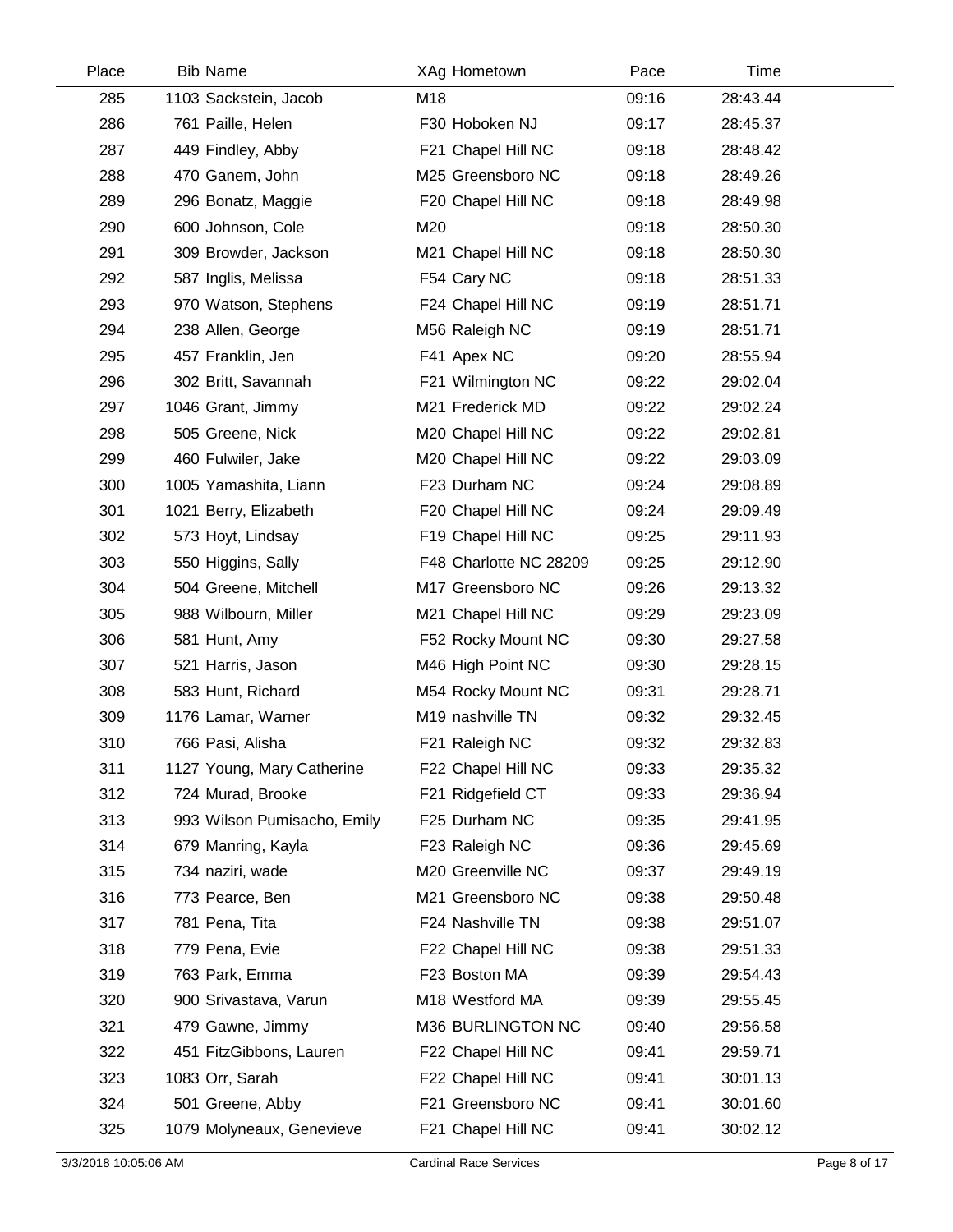| Place | <b>Bib Name</b>              | XAg Hometown         | Pace  | Time     |  |
|-------|------------------------------|----------------------|-------|----------|--|
| 326   | 708 Mikkola, John            | M54 winston-salem NC | 09:42 | 30:03.10 |  |
| 327   | 710 Mikkola, Taylor          | F24 winston-salem NC | 09:42 | 30:03.48 |  |
| 328   | 801 Pollock, McKinley        | M22 Winston-Salem NC | 09:42 | 30:04.31 |  |
| 329   | 635 Kram, Caitlin            | F21 Chapel Hill NC   | 09:44 | 30:10.15 |  |
| 330   | 633 Konrad, Kate             | F18 Raleigh NC       | 09:44 | 30:10.22 |  |
| 331   | 489 Goff, Evan               | F18 Chapel Hill NC   | 09:44 | 30:10.42 |  |
| 332   | 774 Pearce, Ed               | M56 Greensboro NC    | 09:45 | 30:13.27 |  |
| 333   | 1002 Wood, Michelle          | F49 Dallas TX        | 09:46 | 30:17.80 |  |
| 334   | 753 Orr, Elizabeth           | F17 Winston-Salem NC | 09:47 | 30:18.67 |  |
| 335   | 648 Lee, Leah                | F51 Cary NC          | 09:49 | 30:27.34 |  |
| 336   | 768 Patel, Shruti            | F19 Candler NC       | 09:50 | 30:28.34 |  |
| 337   | 448 Fein, Debbie             | F54 Chapel Hill NC   | 09:51 | 30:31.25 |  |
| 338   | 838 Rose, Kathy              | F52 Charlotte NC     | 09:53 | 30:39.57 |  |
| 339   | 1098 Quam, Casey             | F19 winston-salem NC | 09:58 | 30:54.67 |  |
| 340   | 580 Humphreys, Lauren-Taylor | F18 Chapel Hill NC   | 10:00 | 30:59.10 |  |
| 341   | 694 McCorkle, Megan          | F21 Charlotte NC     | 10:00 | 31:00.39 |  |
| 342   | 940 Thacker, Kathryn         | F21 Chapel Hill NC   | 10:00 | 31:00.69 |  |
| 343   | 1102 Rusk, Caroline          | F20 Davidson NC      | 10:00 | 31:00.91 |  |
| 344   | 1036 Dodge, Delaney          | F20 Chapel Hill NC   | 10:02 | 31:05.94 |  |
| 345   | 253 Ayers, Cory              | M20 Raleigh NC       | 10:02 | 31:06.22 |  |
| 346   | 1012 Zeng, Shirley           | F21 Chapel Hill NC   | 10:02 | 31:07.75 |  |
| 347   | 1065 Lin, Lyric              | F19 Chapel Hill NC   | 10:03 | 31:09.52 |  |
| 348   | 1155 McElwee, Nathan         | M23 Statesville NC   | 10:05 | 31:14.32 |  |
| 349   | 554 High, Les                | M56 Whiteville NC    | 10:05 | 31:14.56 |  |
| 350   | 882 Shrestha, Bimba          | M20 Chapel Hill NC   | 10:05 | 31:16.33 |  |
| 351   | 274 Barrett, Andy            | M42 Chapel Hill NC   | 10:07 | 31:21.94 |  |
| 352   | 275 Barrett, Sallie          | F39 Chapel Hill NC   | 10:07 | 31:22.56 |  |
| 353   | 480 Gay, Elizabeth           | F23 Sanford NC       | 10:08 | 31:24.22 |  |
| 354   | 418 Duffy, Genevieve         | F23 Charlotte NC     | 10:08 | 31:24.35 |  |
| 355   | 392 deVente, Remigio         | M21 Greenville NC    | 10:09 | 31:26.71 |  |
| 356   | 403 Drees, Addie             | F <sub>15</sub>      | 10:09 | 31:29.07 |  |
| 357   | 402 Drees, Abby              | F22 Chapel Hill NC   | 10:09 | 31:29.26 |  |
| 358   | 499 Green, Hannah            | F22 Chapel Hill NC   | 10:10 | 31:31.85 |  |
| 359   | 628 Kloster, Katie           | F19 Potomac MD       | 10:10 | 31:32.26 |  |
| 360   | 425 Dunn, Patricia           | F60 Washington DC    | 10:10 | 31:32.27 |  |
| 361   | 654 Linton, Kent             | M20                  | 10:11 | 31:33.09 |  |
| 362   | 992 Williams, Martha         | F53 Greenville NC    | 10:11 | 31:34.24 |  |
| 363   | 880 Short, Elizabeth         | F20 Chapel Hill NC   | 10:12 | 31:36.79 |  |
| 364   | 606 Jones, Jeffrey           | M55 WILSON NC        | 10:12 | 31:36.92 |  |
| 365   | 407 Drees, Rachel            | F47 Charlotte NC     | 10:12 | 31:37.71 |  |
| 366   | 674 Mann, Betsy              | F22 Winston-Salem NC | 10:12 | 31:38.29 |  |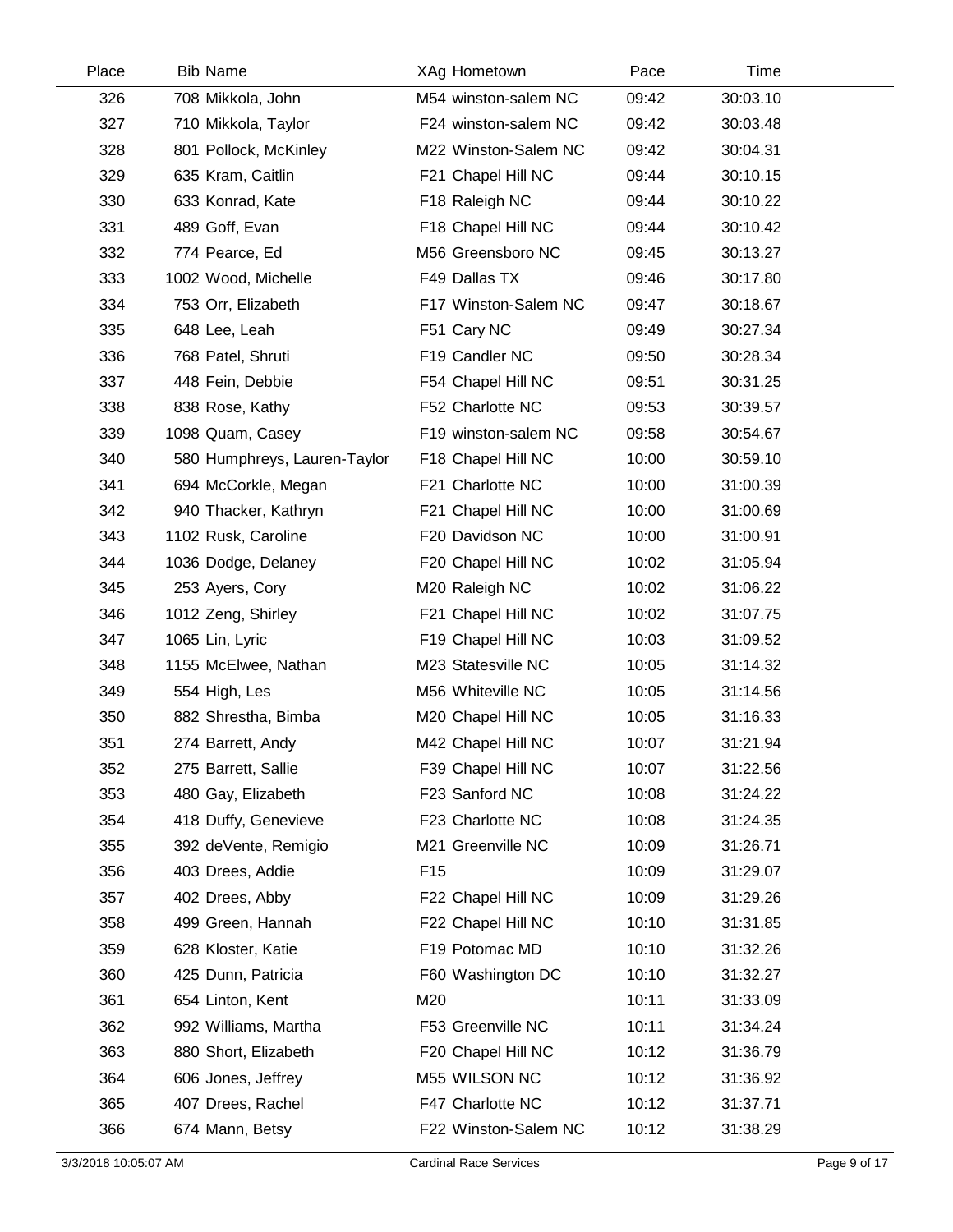| Place | <b>Bib Name</b>        | XAg Hometown         | Pace  | Time     |  |
|-------|------------------------|----------------------|-------|----------|--|
| 367   | 462 Furrie, Trisha     | F47 Sanford NC       | 10:14 | 31:44.70 |  |
| 368   | 639 Kroll-Smith, Emma  | F21 Chapel Hill NC   | 10:17 | 31:52.97 |  |
| 369   | 976 Whelchel, Sophie   | F21 Asheville NC     | 10:20 | 32:00.98 |  |
| 370   | 1123 Whelchel, Michael | M50 Asheville NC     | 10:20 | 32:01.51 |  |
| 371   | 932 Taylor, Rachel     | F20 Charlotte NC     | 10:26 | 32:19.13 |  |
| 372   | 277 Bates, Mallory     | F19 Bronxville NY    | 10:26 | 32:20.14 |  |
| 373   | 981 White, Elliott     | F19 Clayton NC       | 10:26 | 32:20.51 |  |
| 374   | 532 Hazel, Rodney      | M53 Greensboro NC    | 10:27 | 32:23.90 |  |
| 375   | 1115 Sundhar, Svetak   | M20 Cary NC          | 10:27 | 32:24.50 |  |
| 376   | 1099 Quirk, Keegan     | M19 Chapel Hill NC   | 10:28 | 32:25.41 |  |
| 377   | 611 Joyce, Wooten      | F19 Raleigh NC       | 10:28 | 32:26.34 |  |
| 378   | 298 Branch, Meredith   | F21 Chapel Hill NC   | 10:29 | 32:28.91 |  |
| 379   | 893 Smith, CJ          | F56 Chapel Hill FL   | 10:31 | 32:34.87 |  |
| 380   | 675 Mann, Brittany     | F31 Haw River NC     | 10:31 | 32:35.86 |  |
| 381   | 644 Lanter, Emma       | F19 Chapel Hill NC   | 10:33 | 32:41.21 |  |
| 382   | 929 Tandan, Lisa       | F35 Asheville NC     | 10:33 | 32:42.52 |  |
| 383   | 405 Drees, Doug        | M47                  | 10:36 | 32:50.41 |  |
| 384   | 393 Dickerson, Joshua  | M22 DURHAM NC        | 10:36 | 32:52.23 |  |
| 385   | 864 Schulhofer, Sydney | F20 Boone NC         | 10:36 | 32:52.73 |  |
| 386   | 404 Drees, Dan         | M46 Charlotte NC     | 10:38 | 32:58.54 |  |
| 387   | 978 White, Cassie      | F21 Chapel Hill NC   | 10:38 | 32:58.63 |  |
| 388   | 351 Condrey, Kylin     | F20 Concord NC       | 10:39 | 32:59.75 |  |
| 389   | 1070 Masters, Julia    | F18 Chapel Hill NC   | 10:42 | 33:09.83 |  |
| 390   | 673 Mankowski, Michael | M45 Chapel Hill NC   | 10:44 | 33:15.70 |  |
| 391   | 1138 Leland, June      | F53 Tarboro NC       | 10:44 | 33:15.97 |  |
| 392   | 297 Boswell, Kayla     | F20 Chapel Hill NC   | 10:47 | 33:25.70 |  |
| 393   | 1063 Lempp, Rachel     | F22 Chapel Hill NC   | 10:48 | 33:28.54 |  |
| 394   | 692 McClain, Katie     | F24 CARY NC          | 10:49 | 33:30.63 |  |
| 395   | 424 Dunn, Lila         | F <sub>18</sub>      | 10:52 | 33:42.60 |  |
| 396   | 831 rogers, amy        | F51 Charlotte NC     | 10:54 | 33:45.99 |  |
| 397   | 843 Rosemond, Lori     | F54 Durham NC        | 10:54 | 33:47.16 |  |
| 398   | 316 Burns, Claire      | F55 Greensboro NC    | 10:56 | 33:53.20 |  |
| 399   | 632 Kodali, Resha      | F21 Charlotte NC     | 10:57 | 33:55.19 |  |
| 400   | 376 Davis, Emily       | F20 Chapel Hill NC   | 11:00 | 34:04.57 |  |
| 401   | 458 Franklin, Tony     | M45 Apex NC          | 11:00 | 34:04.83 |  |
| 402   | 268 BARKER, MARY ELLEN | F56 Morehead City NC | 11:01 | 34:07.75 |  |
| 403   | 432 Ehrman, Alli       | F21 Chapel Hill NC   | 11:01 | 34:08.15 |  |
| 404   | 433 Elliott, Kate      | F19 Huntersville NC  | 11:01 | 34:09.61 |  |
| 405   | 234 Ager, Anna         | F19 Chapel Hill NC   | 11:02 | 34:13.12 |  |
| 406   | 1112 Soriano, Nick     | M21 Frederick MD     | 11:03 | 34:14.16 |  |
| 407   | 728 Murphy, John       | M66 Sanford NC       | 11:07 | 34:26.71 |  |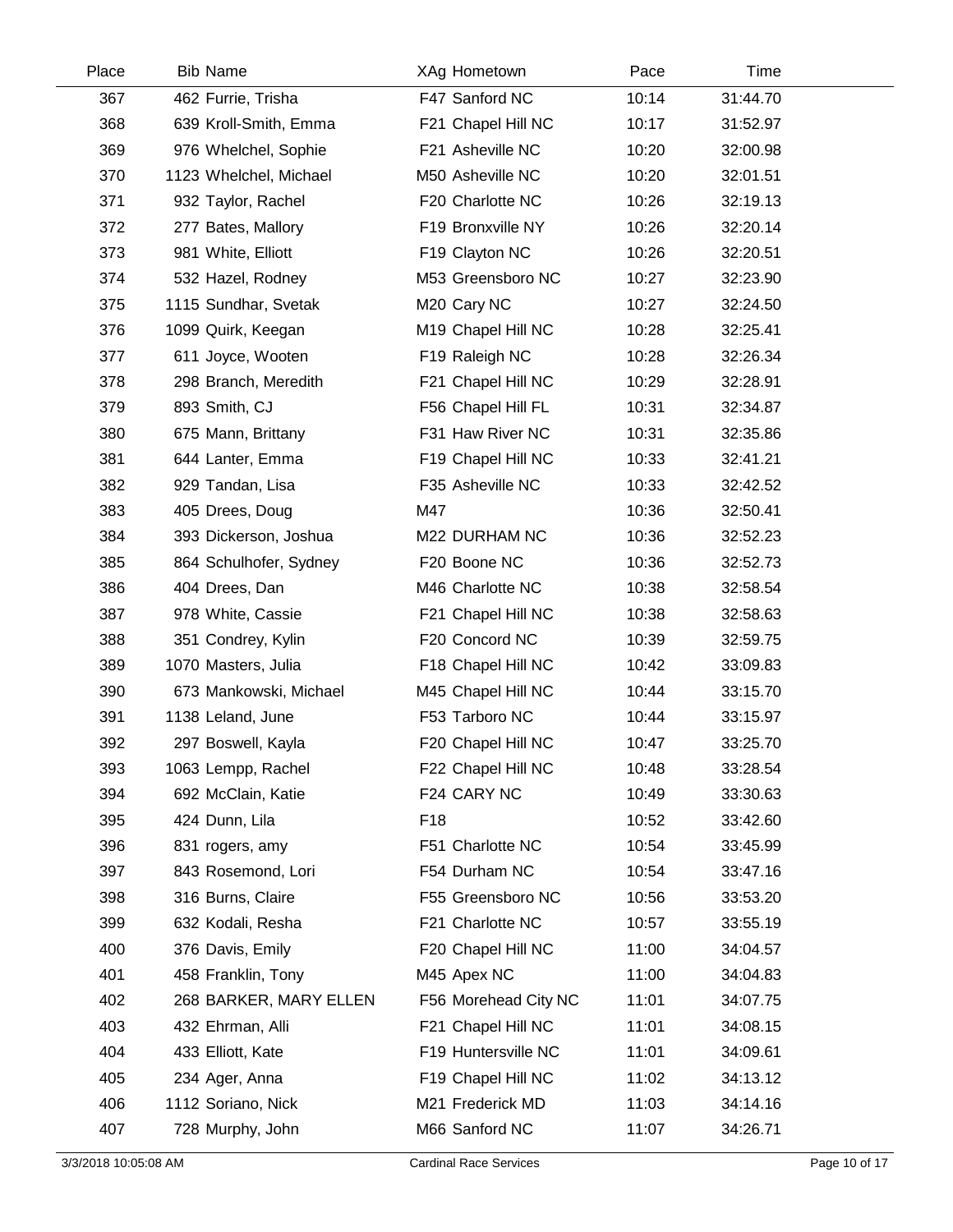| Place | <b>Bib Name</b>           | XAg Hometown            | Pace  | Time     |  |
|-------|---------------------------|-------------------------|-------|----------|--|
| 408   | 853 Sale, Anna            | F21 Chapel Hill NC      | 11:08 | 34:29.58 |  |
| 409   | 875 Shah, Sonam           | F22 Chapel Hill NC      | 11:09 | 34:34.91 |  |
| 410   | 1118 Thompson, Anna Grace | F19 Chapel Hill NC      | 11:11 | 34:39.62 |  |
| 411   | 630 Knapp, Michael        | M50 greensboro NC       | 11:12 | 34:41.73 |  |
| 412   | 676 Mann, John            | M63 Winston-Salem NC    | 11:20 | 35:08.77 |  |
| 413   | 643 Langston, Leia        | F47 Chapel Hill NC      | 11:21 | 35:12.08 |  |
| 414   | 381 Dawson, Jennifer      | F50 Winterville NC      | 11:25 | 35:24.35 |  |
| 415   | 638 Kram, Riley           | F19 Chapel Hill NC      | 11:25 | 35:24.95 |  |
| 416   | 780 Pena, Holly           | F <sub>53</sub>         | 11:30 | 35:38.13 |  |
| 417   | 778 Pena, Carlos          | M59                     | 11:30 | 35:38.64 |  |
| 418   | 547 Hess, Scott           | M46 Chapel Hill NC      | 11:31 | 35:42.31 |  |
| 419   | 571 Hong, Lauren          | F27 sims NC             | 11:33 | 35:47.07 |  |
| 420   | 939 Testino, Joe          | M57 WILSON NC           | 11:33 | 35:48.84 |  |
| 421   | 927 Szogas, Patti         | F53 Chapel Hill NC      | 11:34 | 35:51.32 |  |
| 422   | 303 Brock, Amy            | F51 Fayetteville NC     | 11:34 | 35:51.57 |  |
| 423   | 304 Brock, Kathleen       | F20 Chapel Hill NC      | 11:34 | 35:51.91 |  |
| 424   | 705 Mendoza, Ruby         | F33 Durham NC           | 11:35 | 35:53.03 |  |
| 425   | 817 Rideout, Madison      | F19 Hickory NC          | 11:35 | 35:53.39 |  |
| 426   | 336 Chan, Kathryn         | F54 Chapel Hill NC      | 11:36 | 35:56.16 |  |
| 427   | 454 Fortuner, Erin        | F55 Durham NC           | 11:36 | 35:57.03 |  |
| 428   | 1142 Lowe, Carlyle        | F13 Greensboro NC       | 11:37 | 36:00.87 |  |
| 429   | 250 Atkins, Jody          | M46 Morrisville NC      | 11:38 | 36:02.53 |  |
| 430   | 1018 Baresich, Kayla      | F19 Waxhaw NC           | 11:39 | 36:07.21 |  |
| 431   | 419 Dull, Katherine       | F22 Winston-Salem NC    | 11:40 | 36:09.22 |  |
| 432   | 422 Dull, William         | M56 Winston-Salem NC    | 11:40 | 36:10.08 |  |
| 433   | 1078 Melinek, Jacquelyn   | F20 Chapel Hill NC      | 11:42 | 36:16.57 |  |
| 434   | 860 Schleicher, Riana     | F20 Chapel Hill NC      | 11:45 | 36:26.99 |  |
| 435   | 859 Schleicher, Glenn     | M51 Chapel Hill NC      | 11:46 | 36:27.33 |  |
| 436   | 858 Schleicher, Debbi     | F54 Chapel Hill NC      | 11:46 | 36:28.36 |  |
| 437   | 1141 Hall, Samantha       | F14 Greensboro NC       | 11:47 | 36:30.79 |  |
| 438   | 540 Hennen, Abby          | F21 greensboro NC       | 11:48 | 36:35.67 |  |
| 439   | 543 Hennen, Marc          | M51 greensboro NC       | 11:48 | 36:35.77 |  |
| 440   | 625 Kitchen, Spencer      | M20 Chapel Hill NC      | 11:49 | 36:36.66 |  |
| 441   | 295 Boinapally, Dhruv     | M <sub>19</sub> Cary NC | 11:50 | 36:39.85 |  |
| 442   | 327 Cantwell, Cornelia    | F49 Chapel Hill NC      | 11:52 | 36:46.19 |  |
| 443   | 748 Olson, Bettie         | F55 Chapel Hill NC      | 11:52 | 36:47.47 |  |
| 444   | 1053 Huffman, Jill        | F57 Durham NC           | 11:52 | 36:47.86 |  |
| 445   | 704 Meller, Angie         | F51 Chapel Hill NC      | 11:52 | 36:48.52 |  |
| 446   | 989 Williams, Billy       | M59 Greenville NC       | 11:53 | 36:50.18 |  |
| 447   | 440 Escobar, Daniella     | F19 Chapel Hill NC      | 11:55 | 36:58.04 |  |
| 448   | 926 Sytz, Allison         | F19 LEWISVILLE NC       | 11:56 | 36:59.76 |  |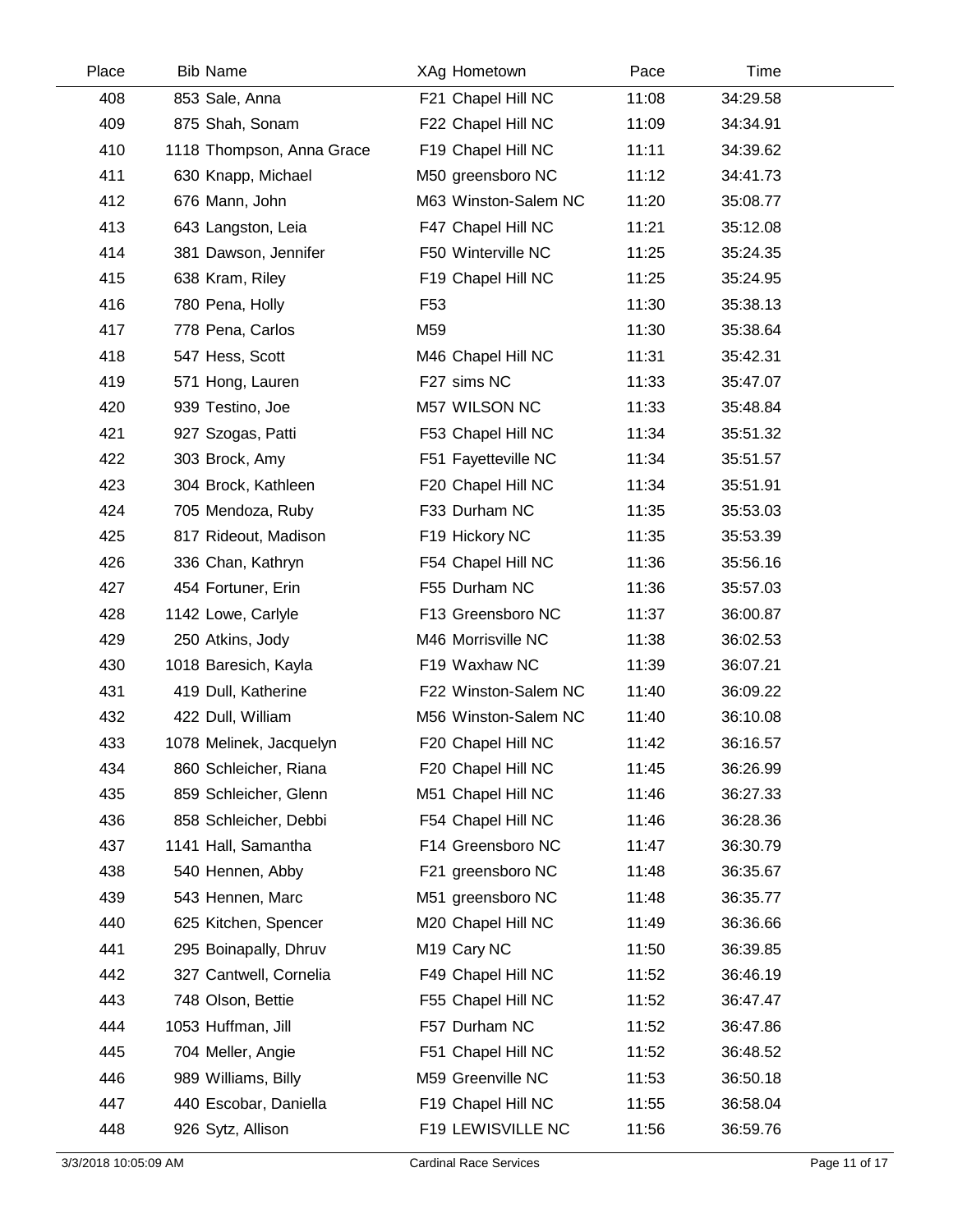| Place | <b>Bib Name</b>            | XAg Hometown         | Pace  | Time     |  |
|-------|----------------------------|----------------------|-------|----------|--|
| 449   | 563 Hoffmeister, Courtney  | F21 Apex NC          | 11:57 | 37:01.98 |  |
| 450   | 576 Huben, Amanda          | F21 Chapel Hill NC   | 11:57 | 37:02.46 |  |
| 451   | 1144 Trent, Chris          | M49 Greensboro NC    | 11:59 | 37:09.40 |  |
| 452   | 1143 Lowe, Tom             | M48 Greensboro NC    | 12:00 | 37:12.91 |  |
| 453   | 854 Salmon, Mirabel        | F19 Chapel Hill NC   | 12:02 | 37:18.08 |  |
| 454   | 901 Stafford, Grace        | F21 Greensboro NC    | 12:04 | 37:23.48 |  |
| 455   | 777 Pedersen, Eve          | F37 Raleigh NC       | 12:09 | 37:39.20 |  |
| 456   | 450 Fitch, Meredith        | F38 Chapel Hill NC   | 12:09 | 37:40.00 |  |
| 457   | 621 Kenan, Claire          | F18 Chapel Hill NC   | 12:24 | 38:24.86 |  |
| 458   | 1104 Sadler, Madison       | F21 Chapel Hill NC   | 12:25 | 38:29.64 |  |
| 459   | 366 Crumpton, Lizzy        | F17 Raleigh NC       | 12:26 | 38:33.50 |  |
| 460   | 490 Golden, Samantha       | F21 Greenville NC    | 12:35 | 38:59.00 |  |
| 461   | 818 Riek, Callie           | F21 Carrboro NC      | 12:35 | 38:59.15 |  |
| 462   | 1013 Zoutewelle, Shep      | M21 Chapel Hill NC   | 12:36 | 39:04.38 |  |
| 463   | 575 Huang, Herman          | M51 Raleigh NC       | 12:37 | 39:07.97 |  |
| 464   | 793 Pinkard, Ashley        | F41 Chapel Hill NC   | 12:43 | 39:26.52 |  |
| 465   | 622 Kifner, Hadley         | F39 Chapel Hill NC   | 12:43 | 39:26.66 |  |
| 466   | 955 Velasquez, Kaitlyn     | F28 Chapel Hill NC   | 12:48 | 39:39.97 |  |
| 467   | 956 Velasquez, Melvin      | M28 Chapel Hill NC   | 12:48 | 39:40.20 |  |
| 468   | 878 Sherman, Baez          | F19 CARY NC          | 12:49 | 39:44.60 |  |
| 469   | 231 Achurch, Mary Margaret | F <sub>19</sub>      | 12:51 | 39:48.81 |  |
| 470   | 829 Roethling, Charlie     | M19 Chapel Hill NC   | 12:51 | 39:48.96 |  |
| 471   | 362 Creech, Hardy          | M46 Kinston NC       | 12:51 | 39:50.26 |  |
| 472   | 899 Spangler, Avery        | F19 Chapel Hill NC   | 12:55 | 40:01.62 |  |
| 473   | 308 Browder, Barkley       | F18 Chapel Hill NC   | 12:55 | 40:02.05 |  |
| 474   | 963 Ward, Annabel          | F18 Chapel Hill NC   | 12:55 | 40:03.46 |  |
| 475   | 879 Shon, Stella           | F19 Chapel Hill NC   | 12:55 | 40:03.69 |  |
| 476   | 641 Lancaster, Claire      | F19 Chapel Hill NC   | 12:55 | 40:03.84 |  |
| 477   | 320 Burton, Ann Mariah     | F19 Chapel Hill NC   | 12:59 | 40:13.66 |  |
| 478   | 1033 Davenport, Anissa     | F50 Greenville NC    | 12:59 | 40:14.78 |  |
| 479   | 263 Ballsieper, Davis      | M11 Winston-Salem NC | 13:13 | 40:57.17 |  |
| 480   | 265 ballsieper, jeffrey    | M47 Winston-Salem NC | 13:13 | 40:58.13 |  |
| 481   | 384 Deane, Elizabeth       | F49 Raleigh NC       | 13:18 | 41:15.08 |  |
| 482   | 626 Kline, Margaret        | F48 Raleigh NC       | 13:19 | 41:17.49 |  |
| 483   | 1158 Newman, Holden        | M7 Durham NC         | 13:20 | 41:18.88 |  |
| 484   | 672 Mankowski, Jean        | F42 Chapel Hill NC   | 13:22 | 41:26.42 |  |
| 485   | 935 Temperato, Sky         | F18 Raleigh NC       | 13:23 | 41:27.79 |  |
| 486   | 497 Gray, Hannah           | F20 Chapel Hill NC   | 13:23 | 41:28.02 |  |
| 487   | 877 Sharpe, Moriah         | F22 Chapel Hill NC   | 13:23 | 41:28.35 |  |
| 488   | 487 Gillespie, Alison      | F19 Raleigh NC       | 13:23 | 41:30.26 |  |
| 489   | 871 Seifert, Bryce         | M33 Chapel Hill NC   | 13:24 | 41:31.62 |  |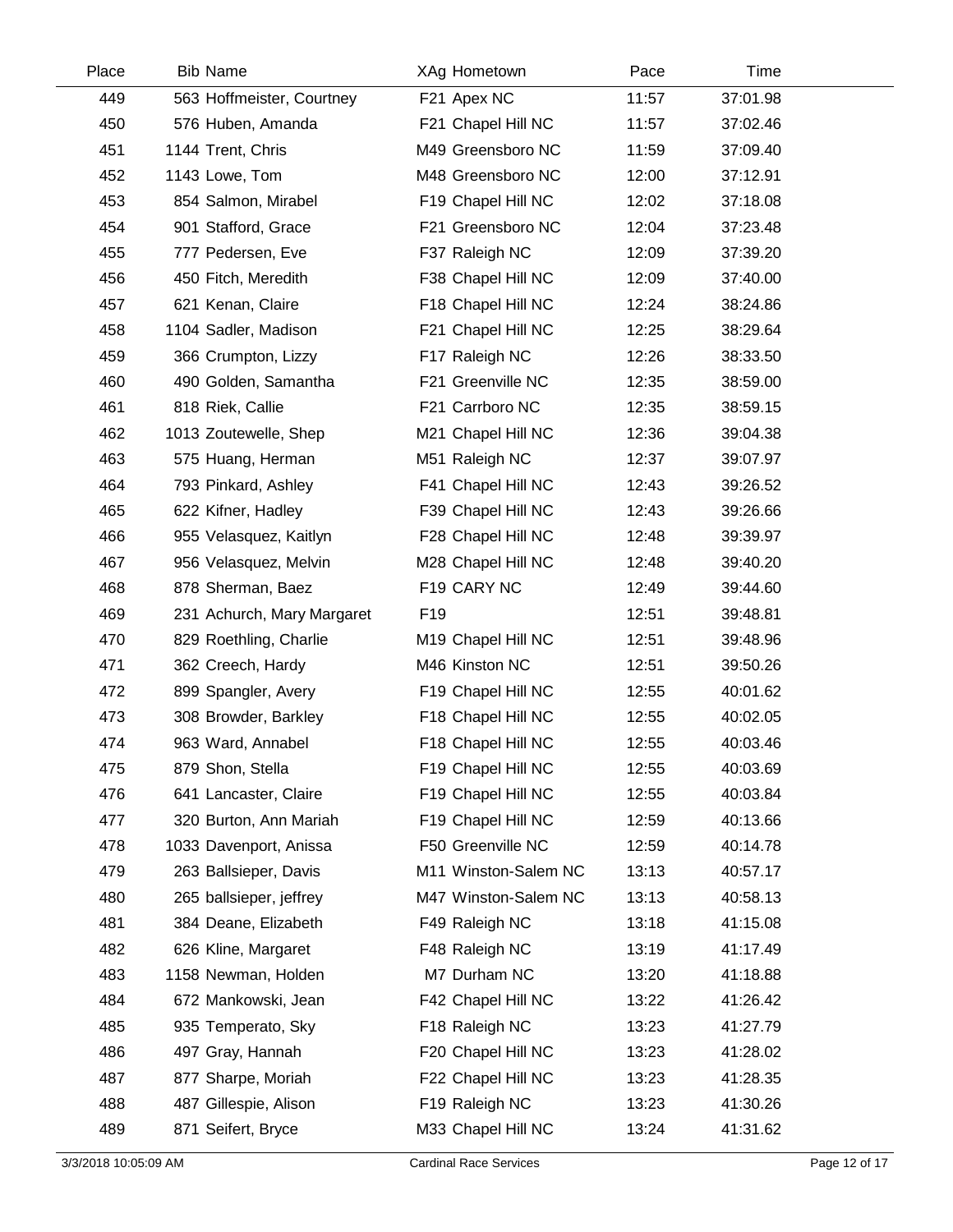| Place | <b>Bib Name</b>           | XAg Hometown         | Pace  | Time     |  |
|-------|---------------------------|----------------------|-------|----------|--|
| 490   | 762 Pane Seifert, Heather | F36 Chapel Hill NC   | 13:24 | 41:31.63 |  |
| 491   | 950 Tunno, Angela         | F34 DURHAM NC        | 13:24 | 41:31.81 |  |
| 492   | 289 Black, Bretaigne      | F46 Atlanta GA       | 13:29 | 41:48.55 |  |
| 493   | 256 Baez, Venessa         | F31 Durham NC        | 13:30 | 41:50.56 |  |
| 494   | 1000 Wood, Hollis         | F15 Dallas TX        | 13:30 | 41:51.57 |  |
| 495   | 1096 Pressley, Abby       | F22 Chapel Hill NC   | 13:37 | 42:11.50 |  |
| 496   | 973 West, Christina       | F <sub>22</sub>      | 13:38 | 42:14.71 |  |
| 497   | 983 White, Halley         | F26 Raleigh NC       | 13:40 | 42:21.97 |  |
| 498   | 1049 Hepburn, Haley       | F26 Raleigh NC       | 13:40 | 42:22.77 |  |
| 499   | 1153 Dudley, Ginger       | F19 Raleigh NC       | 13:42 | 42:28.26 |  |
| 500   | 637 Kram, Millard         | M53 Chapel Hill NC   | 13:43 | 42:30.18 |  |
| 501   | 651 Lennard, Shana        | F47 Metairie LA      | 13:43 | 42:30.95 |  |
| 502   | 948 Troutman, Emily       | F32 Sanford NC       | 14:04 | 43:35.77 |  |
| 503   | 530 Hayes, Aaron          | M36 Sanford NC       | 14:04 | 43:36.37 |  |
| 504   | 957 Vellappan, Nisha      | F21 Chapel Hill NC   | 14:07 | 43:45.03 |  |
| 505   | 1121 Wallace, Alyssa      | F20 Raleigh NC       | 14:07 | 43:45.26 |  |
| 506   | 1157 Sullivan, Kelly      | F42 Durham NC        | 14:09 | 43:51.60 |  |
| 507   | 850 Ruhmann, Rich         | M78 Raleigh NC       | 14:13 | 44:05.43 |  |
| 508   | 365 Crumpton, Andrea      | F49 Raleigh NC       | 14:20 | 44:24.91 |  |
| 509   | 541 Hennen, Cheryl        | F52 greensboro NC    | 14:21 | 44:30.15 |  |
| 510   | 531 Hazel, Lisa           | F52 Greensboro NC    | 14:21 | 44:30.60 |  |
| 511   | 678 Mann, Susan           | F59 Winston-Salem NC | 14:22 | 44:33.30 |  |
| 512   | 861 Schneier, Jennifer    | F37 Greensboro NC    | 14:22 | 44:33.71 |  |
| 513   | 283 Bell, Mary Grady      | F21 Raleigh NC       | 14:23 | 44:34.40 |  |
| 514   | 282 Bell, Boo             | F4 Raleigh NC        | 14:23 | 44:34.55 |  |
| 515   | 897 Sohmer, Evan          | M24 Charlotte NC     | 14:23 | 44:34.99 |  |
| 516   | 782 Peoples, Crystal      | F27 DURHAM NC        | 14:26 | 44:46.03 |  |
| 517   | 1041 Franks, Justin       | M48                  | 14:28 | 44:52.01 |  |
| 518   | 284 Bell, Mary Grady K    | F55 Raleigh NC       | 14:31 | 44:58.77 |  |
| 519   | 285 Bell, Vic             | M61 Raleigh NC       | 14:31 | 45:00.83 |  |
| 520   | 1042 Franks, Mindy        | F47                  | 14:33 | 45:06.69 |  |
| 521   | 889 Slowinski, Vicki      | F54 Winterville NC   | 14:36 | 45:14.69 |  |
| 522   | 887 Slowinski, Jim        | M58 Winterville NC   | 14:36 | 45:15.70 |  |
| 523   | 420 Dull, Lisa            | F56 Winston-Salem NC | 14:37 | 45:20.15 |  |
| 524   | 888 Slowinski, Samantha   | F28 Winterville NC   | 14:38 | 45:20.66 |  |
| 525   | 585 Hussey, Carter        | F20 BURLINGTON NC    | 14:39 | 45:25.73 |  |
| 526   | 330 Carpenter, Jennifer   | F53 Greensboro NC    | 14:46 | 45:47.89 |  |
| 527   | 359 Cram, Gary            | M52 greensboro NC    | 14:49 | 45:56.50 |  |
| 528   | 360 Cram, Sheri           | F51 greensboro NC    | 14:50 | 45:58.84 |  |
| 529   | 906 Stephenson, Baylor    | M14 Raleigh NC       | 14:54 | 46:10.61 |  |
| 530   | 909 Stephenson, Michael   | M54 Raleigh NC       | 14:55 | 46:13.82 |  |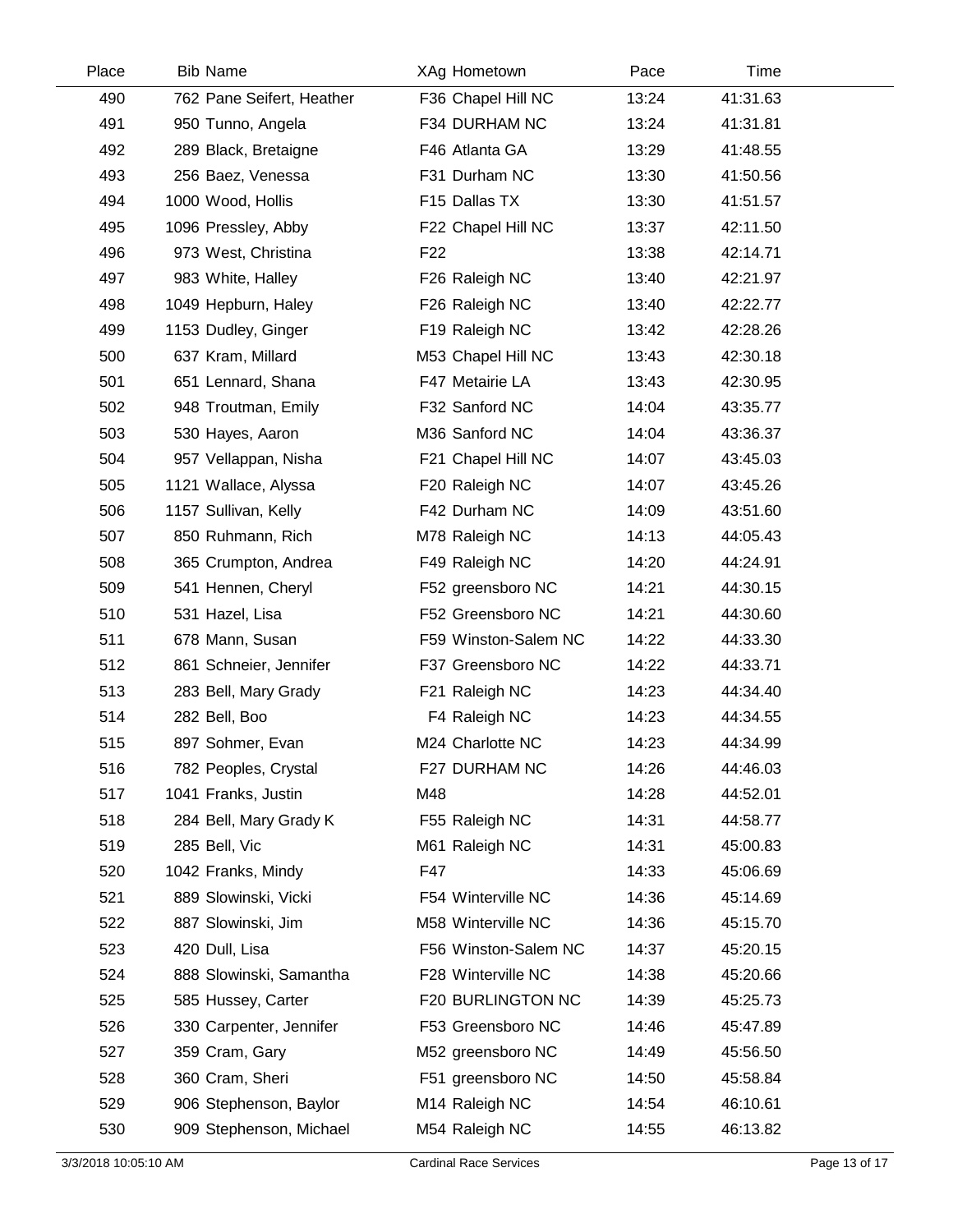| Place | <b>Bib Name</b>          | XAg Hometown          | Pace  | Time     |  |
|-------|--------------------------|-----------------------|-------|----------|--|
| 531   | 596 Jensen, Rachel       | F18 Hingham MA        | 14:57 | 46:20.74 |  |
| 532   | 736 Newsome, Faith       | F20 Chapel Hill NC    | 14:58 | 46:22.39 |  |
| 533   | 655 Little, Katie Scott  | F22 Chapel Hill NC    | 14:59 | 46:26.26 |  |
| 534   | 657 Little, Maggie       | F24 Asheville NC      | 14:59 | 46:27.70 |  |
| 535   | 361 Creech, Dana         | F47 Kinston NC        | 15:00 | 46:28.90 |  |
| 536   | 656 Little, Laura        | F57 Asheville NC      | 15:00 | 46:28.91 |  |
| 537   | 481 Gay, Hannah          | F21 Statesville NC    | 15:00 | 46:30.40 |  |
| 538   | 593 Janvier, Ann         | F50 Raleigh NC        | 15:04 | 46:42.66 |  |
| 539   | 757 Owens, Theressa      | F43 Morrisville NC    | 15:16 | 47:19.74 |  |
| 540   | 469 Ganem, Elesia        | F56 Greensboro NC     | 15:17 | 47:23.31 |  |
| 541   | 471 Ganem, Paige         | F27 Greensboro NC     | 15:17 | 47:23.65 |  |
| 542   | 1017 Baker, Baileigh     | F20 Cary NC           | 15:18 | 47:25.83 |  |
| 543   | 387 DeKoning, Kyra       | F20 Chapel Hill NC    | 15:18 | 47:26.04 |  |
| 544   | 237 Allen, Carol         | F57 Raleigh NC        | 15:26 | 47:52.14 |  |
| 545   | 551 High, Becky          | F55 Whiteville NC     | 15:27 | 47:55.15 |  |
| 546   | 488 Givpoor, Kiana       | F21 Potomac MD        | 16:02 | 49:41.80 |  |
| 547   | 915 Stockton, Hill       | M58 Winston-Salem NC  | 16:12 | 50:12.89 |  |
| 548   | 755 Orr, Merritt         | F48 Winston-Salem NC  | 16:15 | 50:23.51 |  |
| 549   | 754 Orr, Laney           | M49 Winston-Salem NC  | 16:15 | 50:23.82 |  |
| 550   | 881 Shotwell, Lauren     | F27 Richmond VA       | 16:16 | 50:24.37 |  |
| 551   | 943 Thornton, Alycia     | F25 Newton Grove NC   | 16:16 | 50:24.89 |  |
| 552   | 408 Dressman, Holly      | F51 Durham NC         | 16:28 | 51:01.55 |  |
| 553   | 1154 Dudley, Roxie       | F14 Raleigh NC        | 16:28 | 51:01.83 |  |
| 554   | 938 Terry, Darren        | M30 Creedmoor NC      | 16:29 | 51:06.70 |  |
| 555   | 558 Hodge, Eleanor       | F21 Winston-Salem NC  | 16:38 | 51:35.20 |  |
| 556   | 559 Hodge, John          | M26 Chapel Hill NC    | 16:39 | 51:36.21 |  |
| 557   | 560 Hodge, Kate          | F55 Winston-Salem NC  | 16:39 | 51:37.54 |  |
| 558   | 474 Garrett, John        | M22 atlantic beach NC | 16:45 | 51:56.72 |  |
| 559   | 603 Johnston, Mary       | F61                   | 16:46 | 51:58.66 |  |
| 560   | 925 Swinnie, Susanne     | F57 Hickory NC        | 16:46 | 51:58.75 |  |
| 561   | 269 Barkley, Allyson     | F22 Chapel Hill NC    | 16:46 | 51:59.71 |  |
| 562   | 527 Hawkins, Clay        | M22 greensboro NC     | 16:50 | 52:09.73 |  |
| 563   | 529 Hawkins, Vern        | M54 greensboro NC     | 16:50 | 52:10.89 |  |
| 564   | 266 Ballsieper, Jennifer | F46 Winston-Salem NC  | 16:55 | 52:25.33 |  |
| 565   | 264 ballsieper, jack     | M16 Winston-Salem NC  | 16:55 | 52:25.46 |  |
| 566   | 1088 Pettigrew, Adrienne | F32 Raleigh NC        | 17:01 | 52:43.92 |  |
| 567   | 383 Dawson, Lee          | M32 Raleigh NC        | 17:02 | 52:48.62 |  |
| 568   | 597 Jepko, Amy           | F54 BURLINGTON NC     | 17:04 | 52:53.03 |  |
| 569   | 1034 Davenport, Rachel   | F18 Greenville NC     | 17:04 | 52:53.06 |  |
| 570   | 598 Jepko, Rob           | M53 BURLINGTON NC     | 17:04 | 52:55.06 |  |
| 571   | 314 Burnette, Rebecca    | F34 Pittsboro NC      | 17:04 | 52:55.91 |  |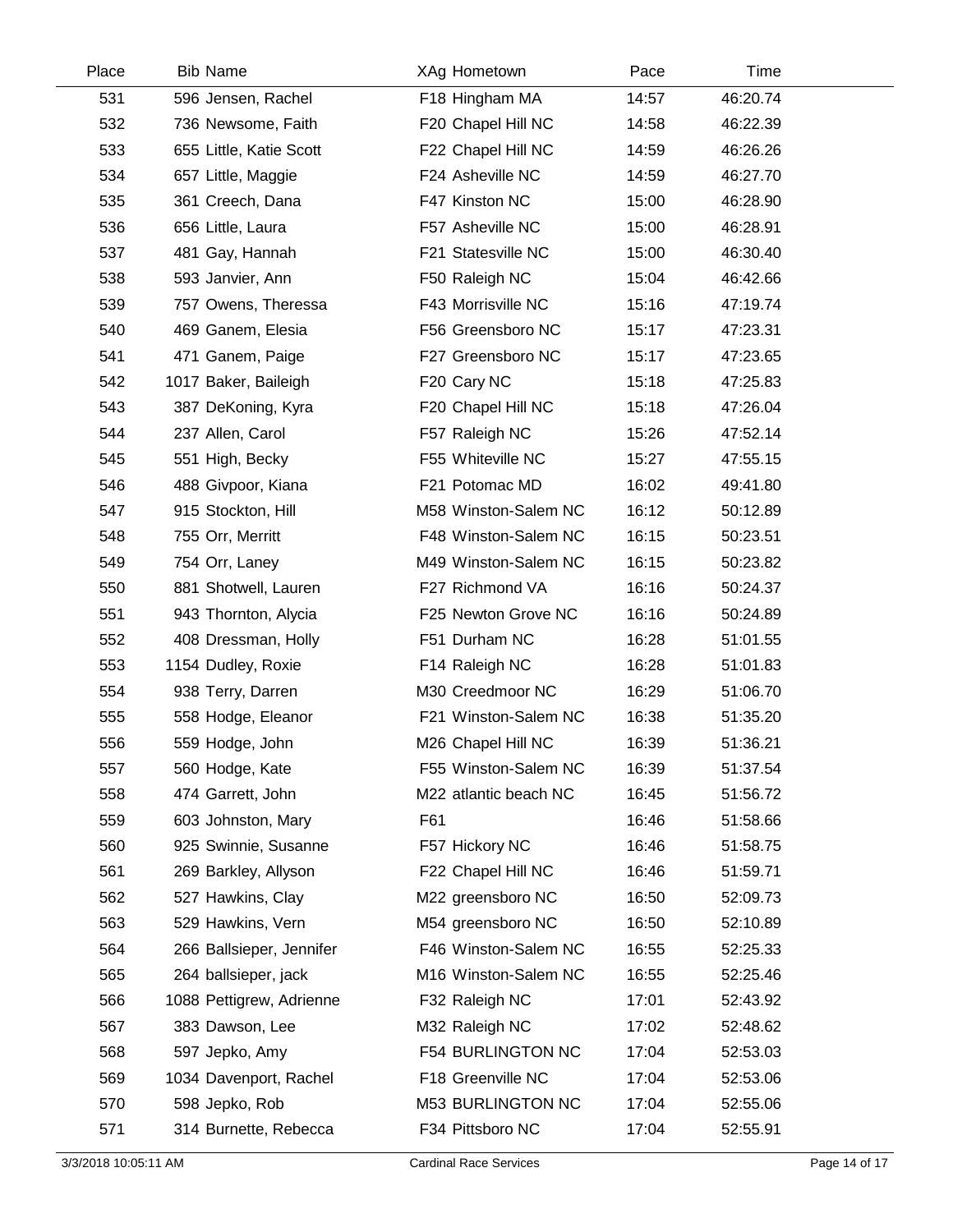| Place | <b>Bib Name</b>        | XAg Hometown          | Pace  | Time     |  |
|-------|------------------------|-----------------------|-------|----------|--|
| 572   | 539 Hendricks, Teri    | F57 Nashville TN      | 17:06 | 52:59.84 |  |
| 573   | 896 Snipes, Shannon    | F50 High Point NC     | 17:06 | 53:01.68 |  |
| 574   | 885 Simpson, Page      | F56 Jacksonville FL   | 17:06 | 53:01.84 |  |
| 575   | 476 Garrett, Lynn      | F54 atlantic beach NC | 17:11 | 53:16.64 |  |
| 576   | 427 Earp, Stephanie    | F51 Raleigh NC        | 17:11 | 53:16.98 |  |
| 577   | 478 Gauch, Cathy       | F53 Charlotte NC      | 17:17 | 53:34.36 |  |
| 578   | 300 Breeyear, Gail     | F59 Charlotte NC      | 17:17 | 53:34.71 |  |
| 579   | 852 Sage, Alexis       | F60 Charlotte NC      | 17:17 | 53:34.78 |  |
| 580   | 982 White, Haley       | F22 Potomac MD        | 17:21 | 53:46.88 |  |
| 581   | 984 White, Meredith    | F18 Potomac MD        | 17:21 | 53:47.79 |  |
| 582   | 459 Fulp, Aurora       | F21 winston-salem NC  | 17:22 | 53:49.92 |  |
| 583   | 979 White, Cathryn     | F56 Potomac MD        | 17:23 | 53:53.45 |  |
| 584   | 750 O'Rourke, Fran     | M20 winston-salem NC  | 17:32 | 54:20.77 |  |
| 585   | 752 O'Rourke, Susan    | F20 winston-salem NC  | 17:32 | 54:21.49 |  |
| 586   | 522 Harris, Jennifer   | F45 High Point NC     | 17:39 | 54:43.42 |  |
| 587   | 960 Vilim, Carter      | M19 Chapel Hill NC    | 17:49 | 55:12.60 |  |
| 588   | 718 Moffitt, Susan     | F53 Greensboro NC     | 17:57 | 55:39.87 |  |
| 589   | 905 Stavrolakis, Patti | F58 Greensboro NC     | 17:58 | 55:40.52 |  |
| 590   | 506 Greene, Rebecca    | F51 Greensboro NC     | 17:58 | 55:41.39 |  |
| 591   | 735 Neal, Elizabeth    | F23 Cary NC           | 17:58 | 55:42.86 |  |
| 592   | 903 Stavrolakis, Alex  | M61 Greensboro NC     | 17:59 | 55:43.53 |  |
| 593   | 337 Chao, Sam          | M22 Cary NC           | 17:59 | 55:43.53 |  |
| 594   | 349 Collins, Mary      | F64 Durham NC         | 18:00 | 55:47.77 |  |
| 595   | 348 Collins, James     | M64 Durham NC         | 18:00 | 55:48.79 |  |
| 596   | 667 Magnus, Emily      | F21 Statesville NC    | 18:03 | 55:55.83 |  |
| 597   | 732 Naziri, Erin       | F22 Greenville NC     | 18:03 | 55:57.79 |  |
| 598   | 413 DuBose, Sallie     | F21 Chapel Hill NC    | 18:03 | 55:57.80 |  |
| 599   | 414 DuBose, Trish      | F58 Columbia SC       | 18:04 | 56:01.80 |  |
| 600   | 669 Magnus, John       | M54 Statesville NC    | 18:04 | 56:01.82 |  |
| 601   | 412 DuBose, Clarke     | M63 Columbia SC       | 18:05 | 56:02.57 |  |
| 602   | 668 Magnus, Jodi       | F52 Statesville NC    | 18:05 | 56:02.77 |  |
| 603   | 733 Naziri, Mary       | F83 Greenville NC     | 18:05 | 56:04.64 |  |
| 604   | 789 Phares, Beth       | F51 Richmond VA       | 18:05 | 56:04.92 |  |
| 605   | 1038 Ferrell, Gordon   | M61 Durham NC         | 18:06 | 56:06.78 |  |
| 606   | 707 Mikkola, Ginny     | F55 winston-salem NC  | 18:06 | 56:07.34 |  |
| 607   | 840 Rosemond, Anna     | F22 Durham NC         | 18:06 | 56:07.46 |  |
| 608   | 1039 Ferrell, Kim      | F54 Durham NC         | 18:06 | 56:07.78 |  |
| 609   | 709 Mikkola, Morgan    | F21 winston-salem NC  | 18:07 | 56:08.20 |  |
| 610   | 913 Stewart, Jaid      | F25 New Bern NC       | 18:07 | 56:09.71 |  |
| 611   | 961 Walston, Brittany  | F19 Kinston NC        | 18:07 | 56:09.86 |  |
| 612   | 1130 Moore, Rob        | M56 Winston-Salem NC  | 18:08 | 56:11.81 |  |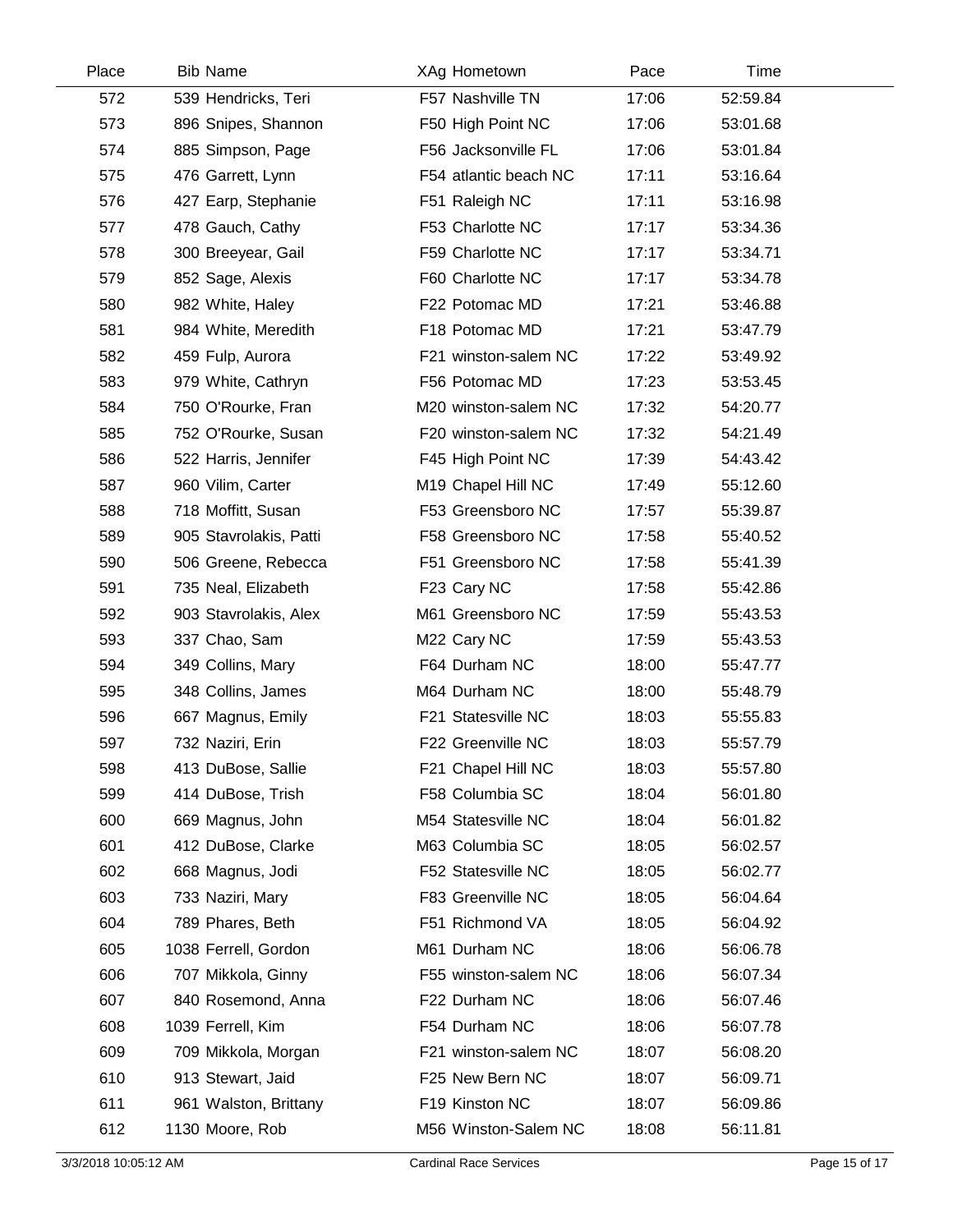| Place | <b>Bib Name</b>         | XAg Hometown            | Pace  | Time     |  |
|-------|-------------------------|-------------------------|-------|----------|--|
| 613   | 1023 Broughton, Jimmy   | M50 Winston-Salem NC    | 18:08 | 56:12.32 |  |
| 614   | 246 Applegate, Conor    | M21 Chapel Hill NC      | 18:08 | 56:12.49 |  |
| 615   | 415 Duckworth, Eliza    | F22 Chapel Hill NC      | 18:08 | 56:13.77 |  |
| 616   | 549 Hicks, Haynes       | F28 Greensboro NC       | 18:08 | 56:14.33 |  |
| 617   | 868 Sebo, Andy          | M30 Greensboro NC       | 18:09 | 56:15.09 |  |
| 618   | 416 Duckworth, Kathy    | F56 Richmond VA         | 18:09 | 56:15.16 |  |
| 619   | 776 Pearce, Lucy        | F18 Charlotte NC        | 18:09 | 56:15.86 |  |
| 620   | 775 Pearce, Jackie      | F56 Greensboro NC       | 18:09 | 56:16.40 |  |
| 621   | 796 Pipkin, Andrew      | M19 Raleigh NC          | 18:09 | 56:16.93 |  |
| 622   | 856 Sanders, Blake      | M <sub>19</sub> CARY NC | 18:10 | 56:17.78 |  |
| 623   | 1075 McArdle, David     | M20 Chapel Hill NC      | 18:10 | 56:18.58 |  |
| 624   | 1024 Bryant, Shannon    | F20 Wilmington NC       | 18:10 | 56:19.47 |  |
| 625   | 307 Broughton, Grace    | F49 Winston-Salem NC    | 18:11 | 56:21.88 |  |
| 626   | 395 Dillon, Ann         | F52 Raleigh NC          | 18:12 | 56:24.58 |  |
| 627   | 910 Stevens, Matt       | M18 Chapel Hill NC      | 18:12 | 56:26.73 |  |
| 628   | 911 Stevens, Nancy      | F51 Wilmington NC       | 18:13 | 56:26.84 |  |
| 629   | 1129 Moore, Angel       | F54 Winston-Salem NC    | 18:13 | 56:29.55 |  |
| 630   | 891 Smith, Anne Harvey  | F53 Raleigh NC          | 18:13 | 56:29.64 |  |
| 631   | 1182 Fulton, Carolyn    | F53 Winston-Salem NC    | 18:13 | 56:29.69 |  |
| 632   | 846 Rouse, Marsha       | F52 Raleigh NC          | 18:14 | 56:29.86 |  |
| 633   | 845 Rouse, Joe          | M64 Raleigh NC          | 18:15 | 56:34.46 |  |
| 634   | 998 Winter, Thomas      | M22 Raleigh NC          | 18:16 | 56:37.76 |  |
| 635   | 995 Winter, Amber       | F23 Raleigh NC          | 18:16 | 56:37.80 |  |
| 636   | 997 Winter, Sallie      | F51 Raleigh NC          | 18:18 | 56:43.29 |  |
| 637   | 912 Stevens, Tucker     | M50 Wilmington NC       | 18:20 | 56:51.21 |  |
| 638   | 1168 Creamer, Victoria  | F42 Durham NC           | 18:21 | 56:53.21 |  |
| 639   | 1173 Thornton, Jennifer | F34 Durham NC           | 18:21 | 56:54.25 |  |
| 640   | 1174 Maxwell, Jennifer  | F33 Durham NC           | 18:27 | 57:11.51 |  |
| 641   | 586 Inglis, Bailey      | F21 Cary NC             | 18:29 | 57:16.59 |  |
| 642   | 588 Inglis, Tim         | M53 Cary NC             | 18:30 | 57:19.71 |  |
| 643   | 288 Bishop, Sara        | F41 Cary NC             | 18:32 | 57:27.81 |  |
| 644   | 235 Albert, Rachel      | F33 Durham NC           | 18:33 | 57:28.87 |  |
| 645   | 467 Galindo, Nellie     | F29 Durham NC           | 18:33 | 57:29.79 |  |
| 646   | 962 Walton, Laura       | F42 Richmond VA         | 18:35 | 57:35.58 |  |
| 647   | 652 Leslie, Kate        | F42                     | 18:35 | 57:37.76 |  |
| 648   | 996 Winter, Peter       | M20 Raleigh NC          | 18:38 | 57:46.70 |  |
| 649   | 841 Rosemond, Charlie   | M24 Durham NC           | 18:49 | 58:20.69 |  |
| 650   | 666 MacDonald, Anna     | F33 Durham NC           | 18:52 | 58:29.01 |  |
| 651   | 980 White, Darden       | F35 DURHAM NC           | 18:52 | 58:29.47 |  |
| 652   | 1150 Winslow, Whitney   | F29 Chapel Hill NC      | 18:53 | 58:30.81 |  |
| 653   | 391 Deters, Daniel      | M <sub>26</sub> Cary NC | 18:54 | 58:35.40 |  |